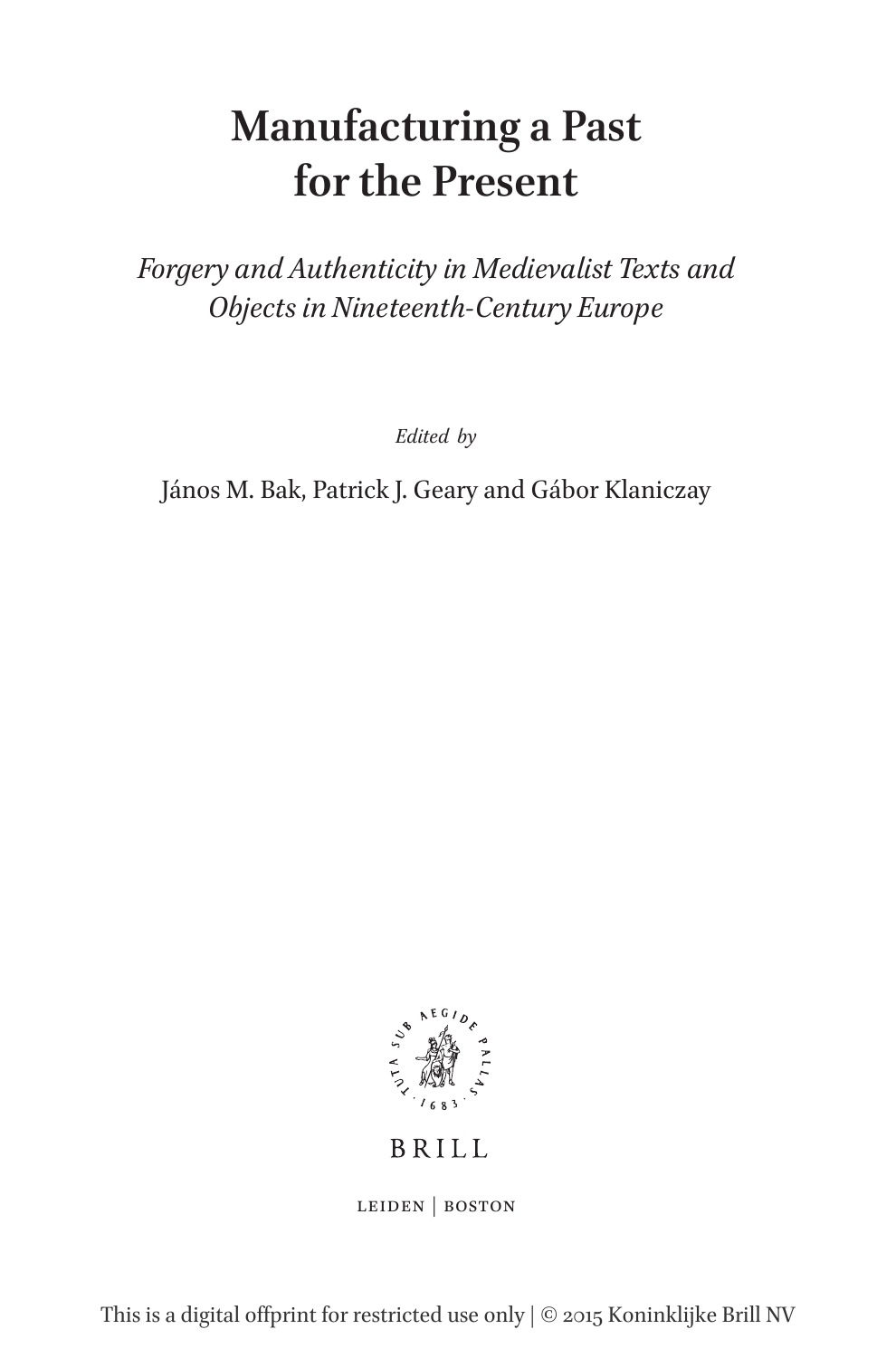# **Contents**

**Acknowledgements** vii **The Long Shadow of Ossian. Editors' Preface** viii **List of Figures** xxv **Notes on Contributors** xxviii

## **part 1 [Searching for the Voice of the Nation](#page-0-0)**

- **1 The Manuscripts of Grünberg and Königinhof: Romantic Lies about the**  Glorious Past of the Czech Nation [3](#page-2-0) *Pavlína Rychterová*
- **2 [To Authenticate a Manuscript: The Case of Toldy and Hanka,](#page-0-0)  [Hermeneutically Reconsidered](#page-0-0)** 31 *Péter Dávidházi*
- **3 The** *Kalevala* **[and the Authenticity Debate](#page-0-0)** 56 *Pertti Anttonen*
- **4 János Arany's** *Csaba Trilogy* **[and Arnold Ipolyi's](#page-0-0)** *Hungarian [Mythology](#page-0-0)* 81 *László Szörényi*
- **5 [From the Anonymous](#page-0-0)** *Gesta* **to the** *Flight of Zalán* **by Vörösmarty** 96 *János M. Bak*

## **part 2 [Inventing a Past](#page-0-0)**

- **6 [Forging the Cuman Law, Forging an Identity](#page-2-0)** 109 *Nora Berend*
- **7 [Invented Middle Ages in Nineteenth-century Hungary.](#page-0-0)  [The Forgeries of Sámuel Literáti Nemes](#page-0-0)** 129 *Benedek Láng*

This is a digital offprint for restricted use only | © 2015 Koninklijke Brill NV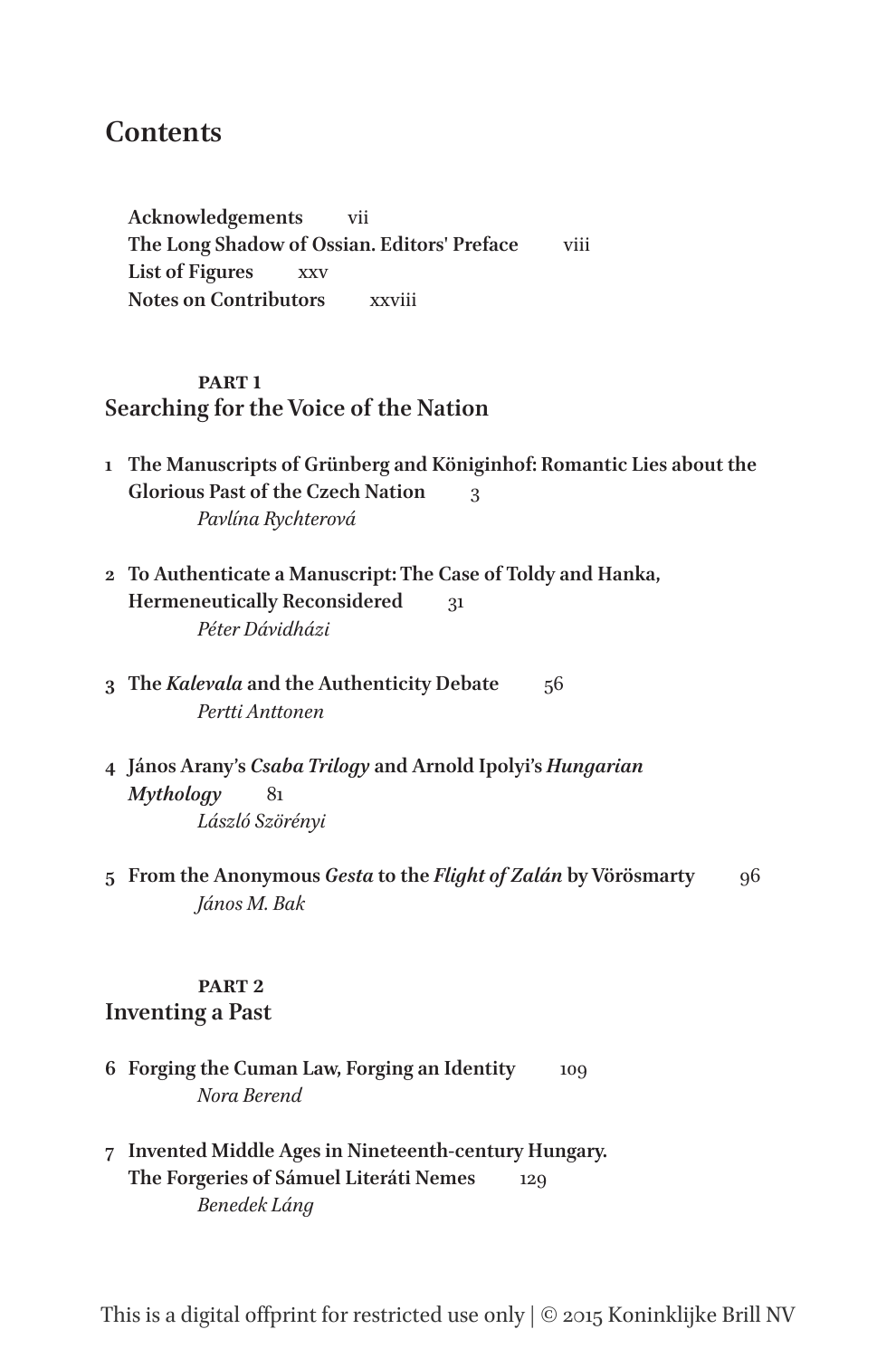<span id="page-2-0"></span>VI CONTENTS

- **8 [Excellent Scholar—Excellent Forger: The Case of Karl](#page-0-0)  [Benedict Hase](#page-0-0)** 144 *Igor P. Medvedev*
- **9 [On Firkowicz, Forgeries and Forging Jewish Identities](#page-0-0)** 156 *Dan D. Y. Shapira*

## **part 3 ["Ancient" Objects: Fakes and Fantasies](#page-0-0)**

**10 Wisest is Time: Ancient Vase Forgeries** 173 *János György Szilágyi*

**11 [Agilulf, "The Nonexistent Knight" and the Forging of the Italian](#page-0-0)  ["Germanic" Past](#page-0-0)** 224 *Cristina La Rocca*

- **12 [Imagining the Real: Material Evidence and Participatory Past in](#page-0-0)  [Nineteenth-Century Lithuania](#page-0-0)** 267 *Giedrė Mickūnaitė*
- **13 [Time Stopped. The Open-air Museum](#page-0-0)** *Skansen* **of Artur Hazelius** 287 *Johan Hegardt*
- **14 [The New York Cloisters: A Forgery?](#page-0-0)** 307 *Sándor Radnóti*

**Index of Proper Names** 317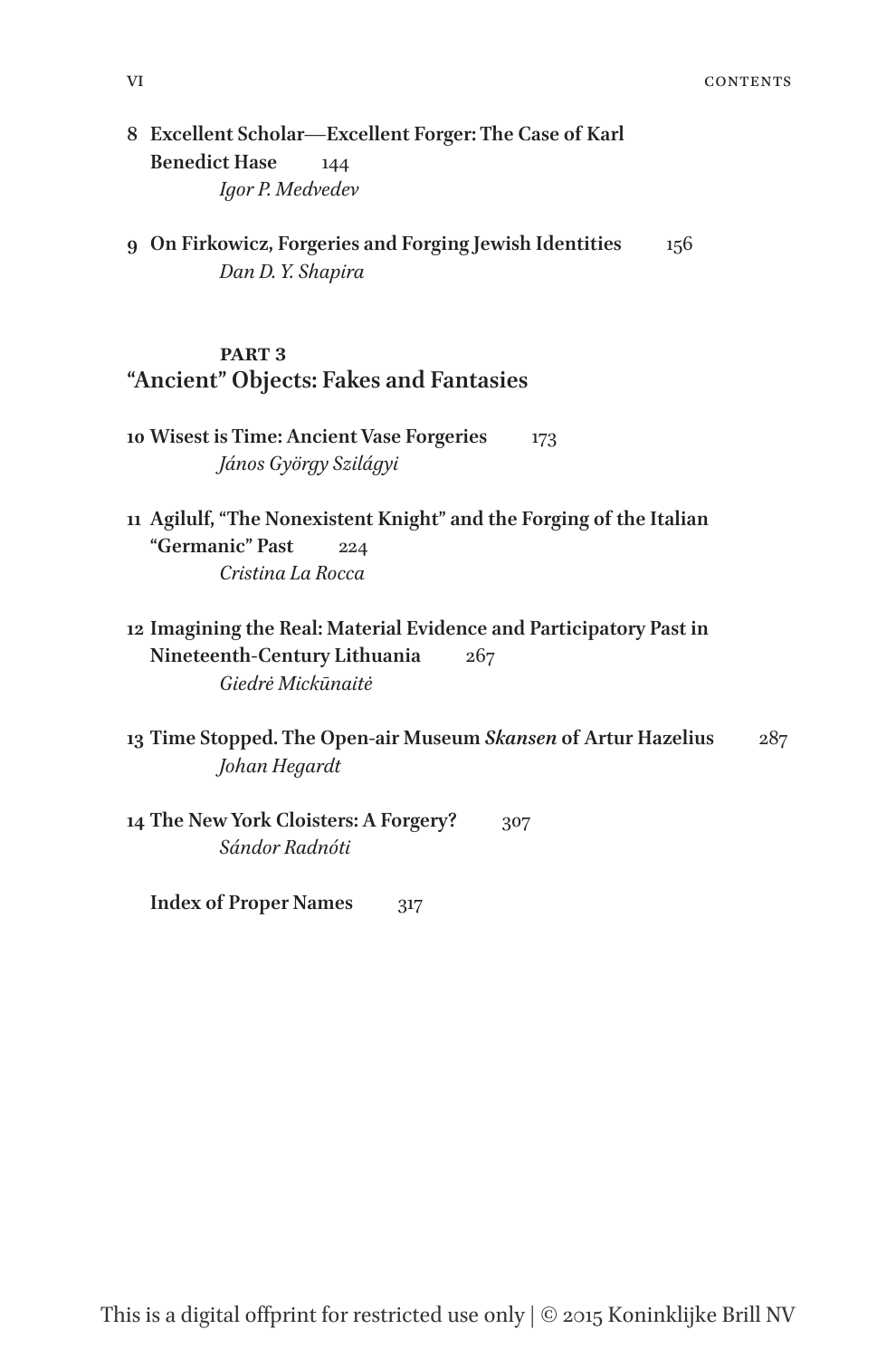# **The Long Shadow of Ossian**1 *Editors' Preface*

The two concepts in the subtitle of this book would in fact demand two essays on their own. However, in this preface we intend only to highlight some aspects relevant to the matters presented in this volume in an attempt to place the studies into context. We will also mention a few similar contemporary artifacts not discussed here in order to round out the "landscape of forgery" mainly in the late eighteenth and early nineteenth century.

*Forgery* seems to be a straightforward matter: something that pretends to be (or is presented as) what it is not.2 If we stick to this definition, relatively few items would remain for discussion in the context of "alternative antiquities," a subject discussed in many aspects in workshops held and volumes produced at the Collegium Budapest.3 In the present project we intended to look at a wider circle of texts and objects, all of which are somehow "not quite" what they claim to be. They are of varied character and could be located at different places on an ascending scale from outright forgery to poetic liberty.

Only in some of the cases presented here are texts or objects produced, as it were, from whole cloth, merely based on the creative ideas of its author or authors. Best known among them are the "medieval" manuscripts "discovered" at Königinhof/Králové Dvor and Grünberg/Zelena Hora in early nineteenthcentury Bohemia, containing epic and lyric poetry in allegedly Old Czech. Pavlína Rychterová (pp. 3–30) shows the background of the writing and of

<sup>1</sup> The copyright for this formulation is held by Dan D.Y. Shapira, see 161, below.

<sup>2</sup> The issue in general is discussed with great erudition by János György Szilágyi, below, 173–223. We asked him to permit us to include his essay, even though it is not within the framework of "medievalism," because of the exemplary character of the theoretical and comparative investigation of the forged Antique vases. See also Umberto Eco, *The Limits of Interpretation* (Bloomington Indiana University Press, 1990), 69–82, where a number of variants of "fakes" is outlined in greater and more analytical detail than we can do here.

<sup>3</sup> Most of the studies in the present volume are products of a research group ("focus group") organized in Collegium Budapest—Institute for Advanced Study in 2008/9 on the theme "Medievalism, Archaic Origins and Regimes of Historicity," convened by Patrick J. Geary and Gábor Klaniczay. A few additional articles were written at the request of the editors. Another group of these studies was published recently in a companion volume under the title *Manufacturing Middle Ages. Entangled History of Medievalism in Nineteenth-Century Europe*, ed. by Patrick J. Geary and Gábor Klaniczay (Leiden: Brill, 2013).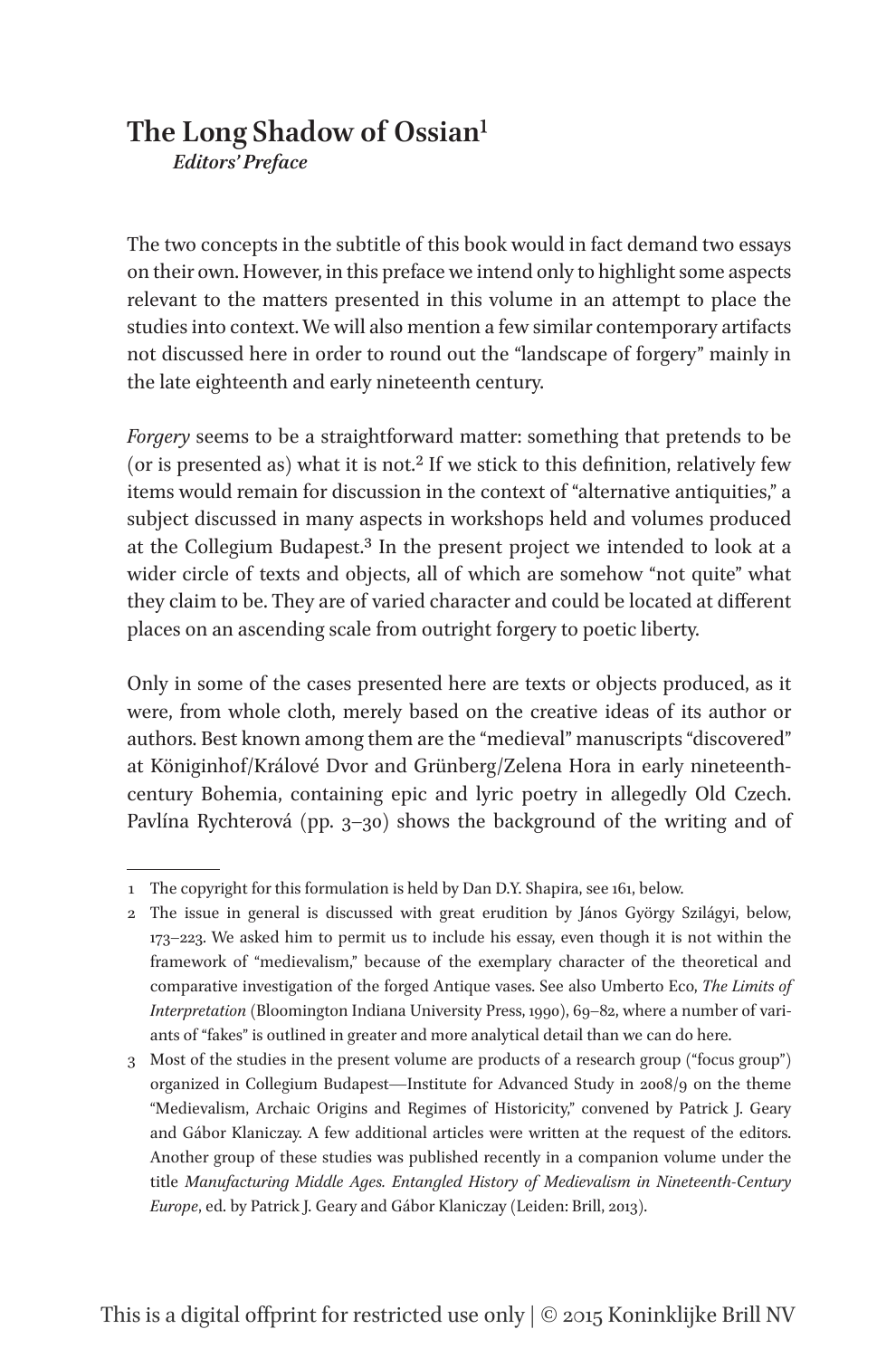the reception of these texts: the emergence of Slavic philology,<sup>4</sup> the need for a truly "national" past, and the support by Austro-Bohemian aristocratic circles. Václav Hanka, the discoverer of the manuscripts, a respected student of the leading Slavist, Jozef Dobrovský, was not alone in his times with such a project.

Another respected scholar, a highly regarded Byzantinist and editor of important Greek texts, "added" an anonymous letter to his edition of Leo the Deacon's *History* describing the siege of Kherson in 988 (?) A.D. and its submission to the rulers of Rus'. The possible motives and circumstances for manufacturing this text, commonly referred to as the *Toparcha Gothicus*, "discovered" by Karl Benedikt Hase, the authenticity of which remained debated for some 150 years—and beyond—is described here by Igor P. Medvedev (pp. 144–55).

There were several other medieval narratives forged in this period, serving different purposes, not all discussed in this volume, but belonging to the same intellectual and political atmosphere. In Poland the *Slavic-Sarmatian Chronicle* of Przybysław Dyjamentowski (1694–1774) was published around the same time as Hanka's manuscripts. Its editor pretended that it was written in the early Middle Ages by a certain Prokosz vouching for the name of the Poles well before any other source did and connecting them to ancient peoples, Sarmatians and east Indians.5

Less known are the illustrated "Hungarian chronicles" and ancient Magyar inscriptions in runic, Chinese (!) and other strange characters, sold (and written?) by Sámuel Literáti Nemes, presented here by Benedek Láng (pp. 129–43). Literáti was above all a bookseller, but augmented his acquisitions with objects that he or his accomplices dreamt up—or naively accepted as original. Láng describes the surviving files of Literáti's productions and their temporary reception including some strange revival of one of the fakes into our own days. The so called *Chronicle of Metodi Draginov*, published in 1870 on the forceful

<sup>4</sup> She wrote on this in detail in the companion volume of this project: "The Czech Linguistic Turn: Origins of Modern Czech philology 1780–1880", Geary and Klaniczay (eds.), *Manufacturing Middle Ages*, 259–278.

<sup>5</sup> The so called *Prokosz Chronicle*, allegedly from the tenth century (with additions from the eleventh), was published by Hipolit Kownacki in 1825 in Warsaw as *Kronika polska w wieku X napisana. Z dodatkami z kroniki Kagnimira*. Kownacki got the manuscript from Julian Ursyn Niemcewicz, one of the leading intellectuals of the late Polish enlightenment, who in turn got it from Franciszek Morawski, a general and sentimentalist-classicist poet, who bought it somewhere ("at a Jewish bookstall in Lublin"). The forgery was soon unmasked by the founder of Polish historical scholarship, Joachim Lelewel in the *Biblioteka polska*, 1825–26. See H. Markiewicz "O polskich mistyfikacjach literackich," [On Polish literary mystifications] *Dekada Literacka* nr 8/1994; [http://dekadaliteracka.pl/index.php?id=3181 ]—We are grateful for these references to Maciej Janowski.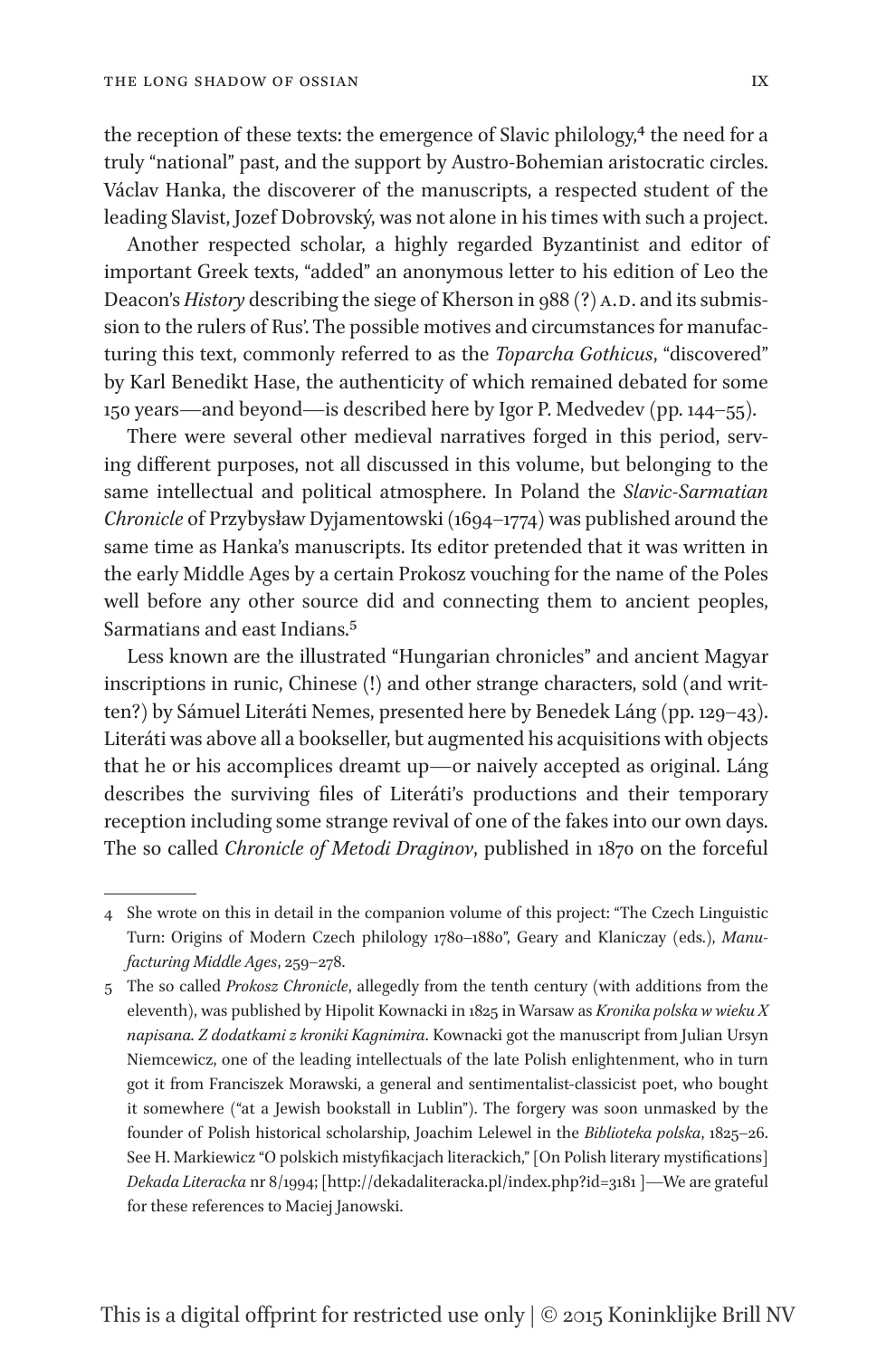mass Islamization of Bulgarians in the Western Rhodope mountains in the seventeenth century was alleged to have been written by an eye witness village priest in order to explain the origin of the Pomaks (Muslim Bulgarians).<sup>6</sup> Another fake chronicle of the Székely of (the district of) Csík "emerged" in 1796, attempting to prove that these Transylvanian former border guard communities are descendants of the Huns but in some way also connected to the Scythians, and preceded the Hungarians in the Carpathian Basin.7

This mixture of authentic historical sources with inventions and forgeries was not unique to East-Central Europe. It was an all-European feature during this age. In France a former local politician of Napoleon times, Étienne-Léon de Lamothe-Langon, who forged himself the title of a baron and became an archival historian and a popular romance writer from 1820 on, published, in 1829, a precious collection of historical sources on the history of the Inquisition in France. Among the large quantity of authentic documents, which subsequently became the basis of historical analyses by Jules Michelet and others, he also inserted the earliest medieval testimonies (from the year 1276) on the witches' Sabbath including colorful descriptions on the accused women's fornication with the Devil.8

<sup>6</sup> A good short discussion of the issue is written by Maria Todorova, "Conversion to Islam as a trope in Bulgarian historiography, fiction and film" in Eadem, ed., *Balkan Identities: Nation and Memory* (London: C. Hurst, 2004), 129–157.

<sup>7</sup> The *Székely Chronicle of Csík*, written in poor Latin (some 20 pages in print) was supposed to be a copy of a hundred years old copy of a 1533 original. It begins with the Hun origin of the Székely clans, their alliance with the Magyars of Árpád and then the story of several clans across the centuries, especially of the descendants of a certain Sándor. It has been suggested that it was concocted by a Transylvanian nobleman, Zsigmond Sándor, a young jurist, in order to prove ancient rights of his family to a certain piece of land. Its anachronisms and poor Latin betray its being a modern forgery and this was proved by the academician Lajos Szádecky in his inaugural lecture at the Hungarian Academy of Sciences (*A csíki székely*  krónika, [The Székely Chronicle of Csík] Budapest: MTA, 1905). It was followed by a heated discussion, raising doubts, among others, about the ability of the assumed author to write such an elaborate fake. There are still people who maintain its originality. On the Scythian issue in general, see Gábor Klaniczay "The Myth of Scythian Origin and the Cult of Attila in the Nineteenth Century," in Gábor Klaniczay, Michael Werner, & Ottó Gecser (eds.), *Multiple Antiquities, Multiple Modernities: Ancient Histories in Nineteenth Century European Cultures* (Frankfurt – New York: Campus Verlag, 2011), 185–212.

<sup>8</sup> Étienne-Léon de Lamothe-Langon, *Histoire de l'Inquisition en France*, (Paris, 1829), 11, 614– 15, iii, 235–40; on his literary career, which included a number of other forgeries and fake memoirs ascribed to various court-ladies of Napoleon, leading to the production of a fake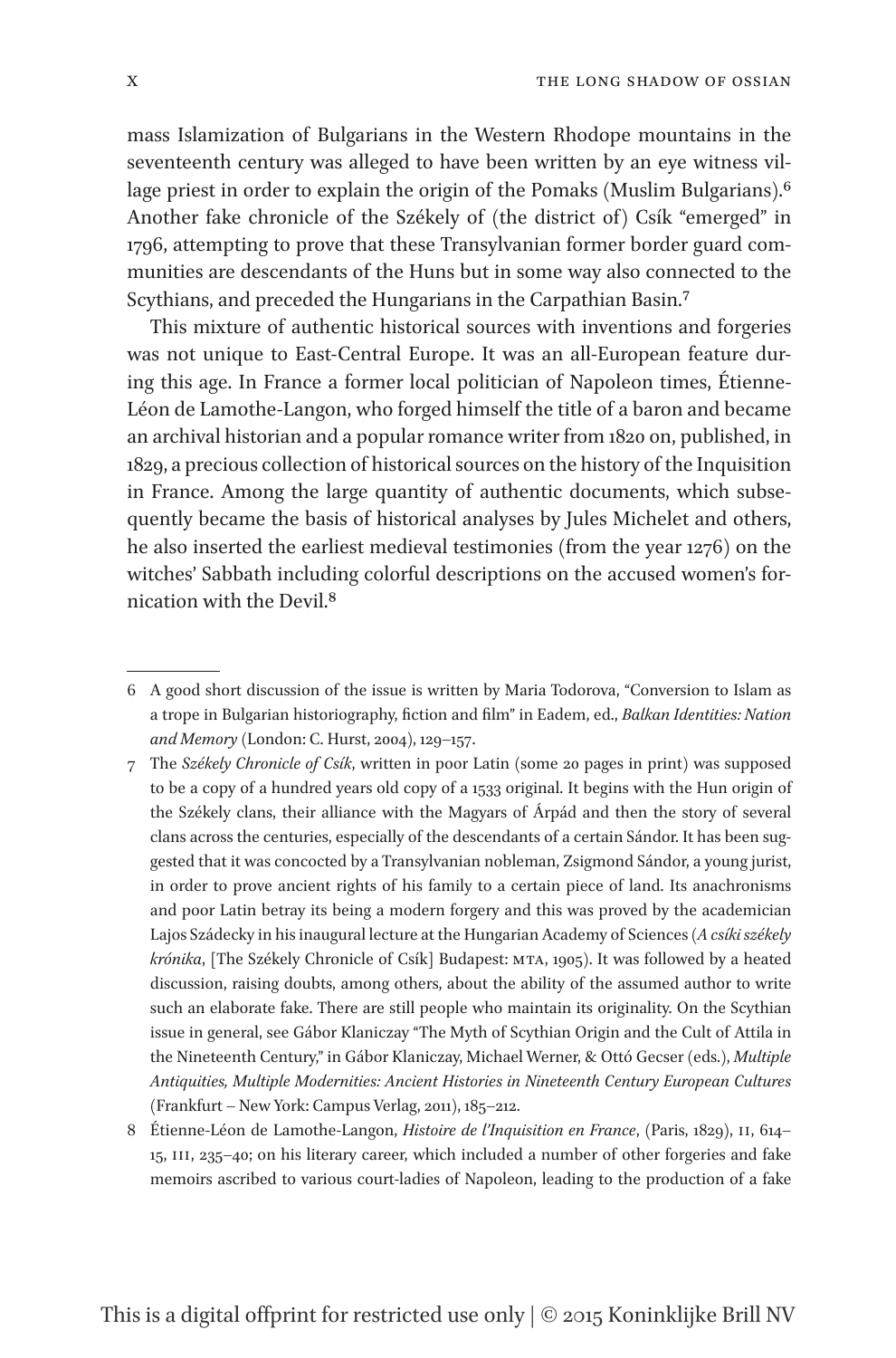The prime example of allegedly ancient poetry that became an inspiration for many compilers and forgers was, of course, Macpherson's Ossian. In all likelihood most or all of the great "collection" of pre-Christian Bulgarian (or Macedonian) folk poetry *Veda Slovena* was written single-handedly by the village teacher Ivan Gologanov.<sup>9</sup> As its title suggests, the poems were supposed to prove the descent of the Slavs of the Balkans from India.

A mixed form which contains authentic material that has been restructured and revised by the collector or editor was the "*kuruc*" (anti-Habsburg rebel) poetry collected by the Hungarian historian, poet, and academician Kálmán Thaly (1839–1909), who then added his own poems, beautifully imitating the historical verses.10 It is open to debate, to what extent the Finnish *Kalevala* belongs here or to a less invasive category of "stylizing," and editing. Pertti Anttonen (pp. 58–80) discusses the close to the 180 year old debate about the

- 9 Two volumes of poetry allegedly going back to the roots of his people's ancient Indian origin and including Alexander the Great and many other past heroes into the Slavic-Macedonian Pantheon were published by Stefan Verkovič, "collected" by his Bulgarian-Macedonian colleague. The question of originality is not really solved, inter alia, by doubting the ability of the author to produce such a corpus of elaborate verse all alone. The most recent Bulgarian Encyclopedia calls it a "mystification." Bi-lingual edition: *Le Véda slave: chants populaires des Bulgares de Thrace & de Macedoine de l'époque préhistorique et préchrétienne. 1–2 = Веда словенска: български народни песни отъ предисторично и предхристиянско доба. 1–2 / открилъ въ Тракия и Македония и издалъ Стефанъ И. Верковичъ* (Belgrade-St. Petersburg: Državna štamparija, 1874–1881). For a full discussion, see Gane Todorovski, "Za i protiv Veda Slovena," [For and against *Veda Slovena*] *Godishen*  zbornik Universitetot do Skopje 19 (1967), 393-444; online http://makedonija.rastko.net/ delo/11724 (accessed 1.11.2011). An English summary of the pro-Veda side is on http://www. omda.bg/engl/history/mistificacia.html (accessed 12.02.2012).
- 10 Thaly's volume of poetry, *Kuruczvilág* [World of the *kuruc*] was published in 1903 in Budapest and caused a major controversy about the authenticity of some poems and the "forgery" of others. In the most recent history of Hungarian literature, the issue of "philological forgery" and literary value for the reader is radically separated and Thaly's poetry, either collected or composed, was included in the canon; see Krisztián Benkő "Filológia, ideológia, poétika. 1903 Thaly Kálmán: *Kuruczvilág*" [Philology, ideology, poetics etc.], in Mihály Szegedi-Maszák (ed.), *A magyar irodalom történetei* [Histories of Hungarian literature] (Budapest: Gondolat, 2007), II, 649-662. Actually, this post-modern attitude, disregarding the formal "authenticity," the core of the debates for more than a century, and concentrating on the poetic value, is now prevailing in the judgment about *Kalevala* as well.

*Mémoires de Napoléon* in 1838, and also one of Louis xviii, see Richard Switzer, *Étienne-Léon de Lamothe-Langon et le roman populaire français de 1800 à 1830* (Toulouse: Privat, 1962).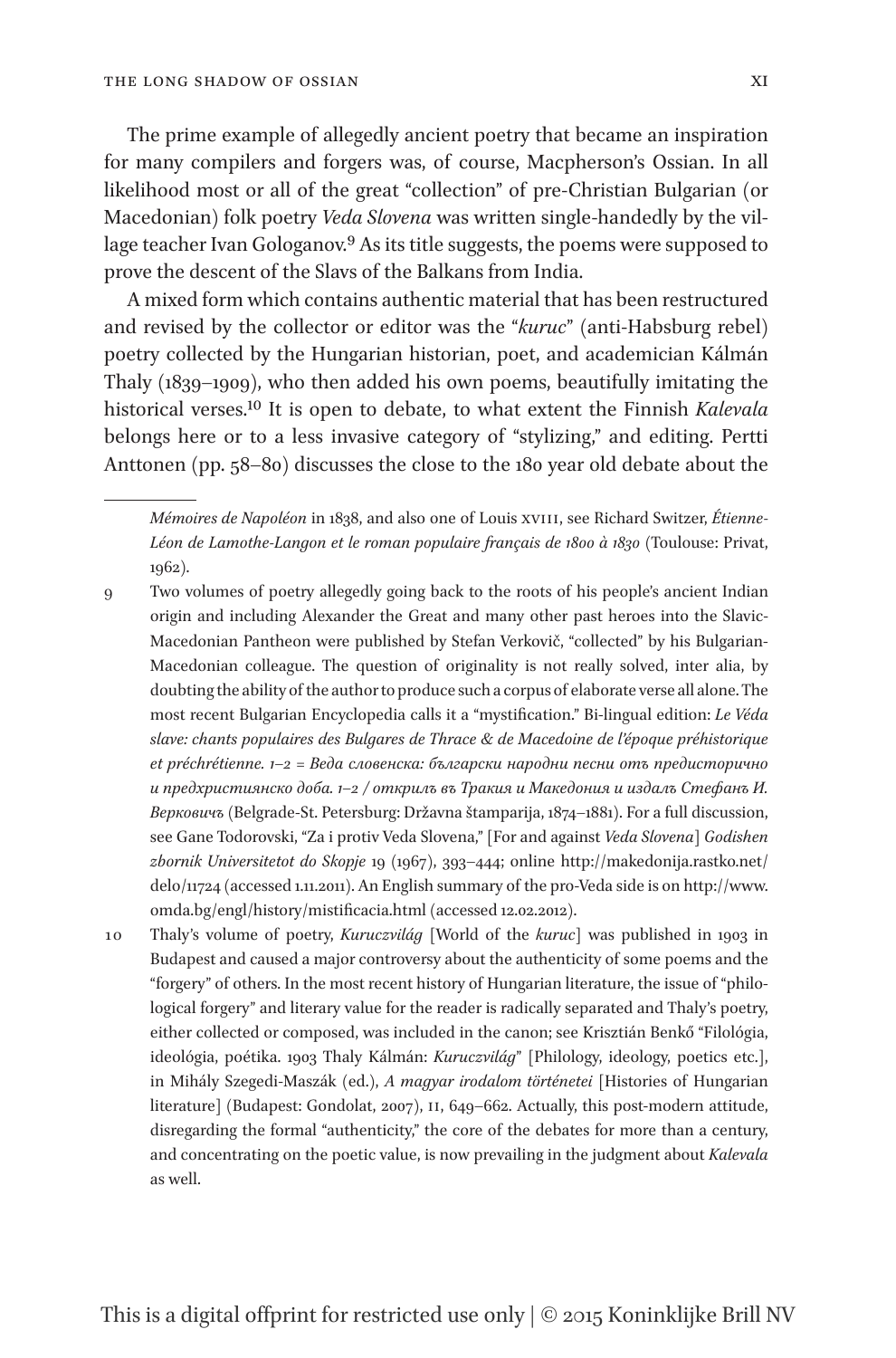extent of its being an "authentic" collection of folk ballads or an epic poem by the country doctor, philologist and collector, Elias Lönnrot. Stylizing and "editing" is typical for poetry and tales collected by devotees of folk culture, but adjusted to the taste of their assumed audience or to the alleged forms of ancient lore. Unsuitably "vulgar" passages are censored out, but, on the other hand, what did not meet their expectations of being "folksy enough," jazzed up. From the brothers Grimm through János Kriza to Vuk Karadžič this holds true for the first generations of folklorists and ethnographers. The Hungarian Kriza even asked the help of the leading literary critic of his time, "If the [Transylvanian] Székely savor was added by me too strongly—he wrote—Mr. Gyulai be good enough to pare it down with his critical ability [. . .] and adjust everything as he pleases."11

One step further away, and leaving the category of "forgery" altogether is, when lacking a badly missed Magyar national heroic epic, János Arany, envious of *Kalevala*, decides to write a Hungarian one, but in his own name. László Szörényi (pp. 81–95) presents how Arany studied the scholarly handbook on the ancient Magyar mythology of his contemporary, Arnold Ipolyi, underlining and commenting on passages of the monograph to be used for his project of "making up" a missing Hungarian heroic epic. The Latvian Andrejs Pumpurs had the same motives when in 1872–87 he wrote a major epic poem about the ancient Baltic times, *Lāčplēsis* (the Bear-slayer) based on some unidentified "local legends" of his country and people.12

Then, a forged object may be in parts "original" (pretending that the whole is so), but to a lesser or larger extent tempered and augmented with elements that did not belong to the pristine exemplar. The "Second Cuman Law" (presented as if from 1279) discussed here by Nora Berend (pp. 109–28) contains one paragraph from a genuine charter of that year granting certain rights to the recently settled Cumans in the Hungarian Plain but is expanded with additional legal claims. The forged deed was used in an attempt to recover lost privileges. Berend proves that there was never an "original" to which some of the

<sup>11</sup> Quoted by Péter Niedermüller, "Adatok a magyar folklór szövegbázisának megkonstruálásához a 19. században" [Data to the construction of the textual basis of Hungarian folklore in the 19th C.], *Ethnographia* 101 (1990), 96–105; here 104.

<sup>12</sup> From the extensive literature on it, see e.g., Stephan Kessler, "Literatur und werdende Nation in Lettland und Litauen: Die Versepen *Lāčplēsis* (1888) und *Witoloraunda* (1846)," in Jürgen Joachimsthaler (ed.), *National-Texturen—National-Dichtung als literarisches Konzept in Nordosteuropa*, 127–80 (Lüneburg: Nordost-Inst., 2009) Nordost-Archiv; N.F. 16.—An English translation of the poem by Arthur Cropley is accessible on http://www .gutenberg.org/ebooks/17445.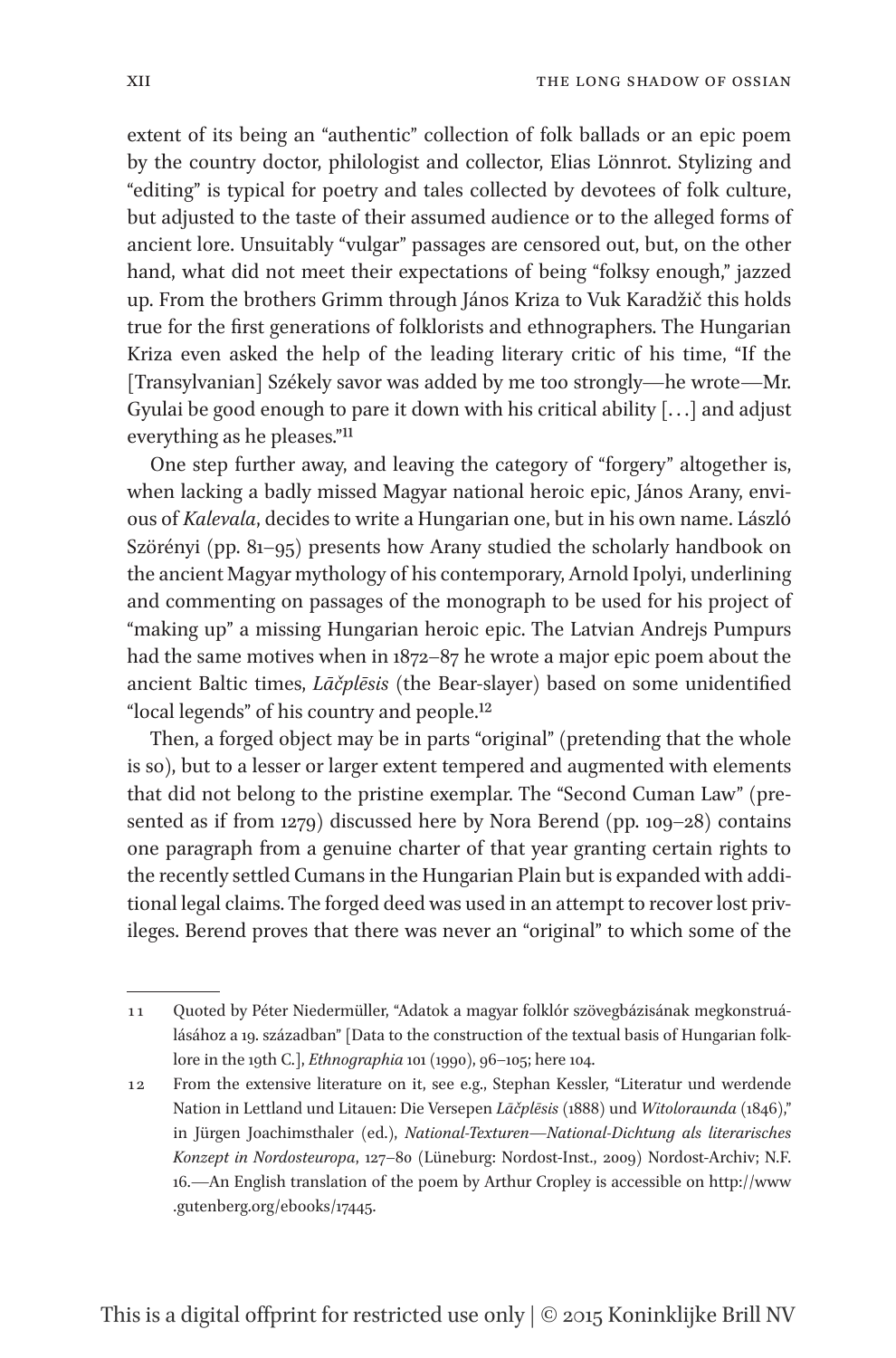late eighteenth-century authors refer. Parts of the Czech manuscripts are based on the twelfth-century *Chronica Bohemorum* by Cosmas of Prague. Similarly, the Bulgarian *Draginov chronicle* seems to have been constructed with the help of two other, fairly well documented reports. From the close to 20 thousand lines of the Estonian epic poem *Kalevipoeg* (Kalev's Son) by Friedrich Reinhold Kreutzwald (published in 1867–72) some 3000 are considered as "authentic."13 The *Székely chronicle* (and, of course, Literáti's concoctions, too) contains names and dates from the received historical tradition, meant to prove the ancient pedigree of certain peoples or families (just as medieval *gesta* did). Something similar is the case of the so-called *Sylvester Bull*, a fake papal letter allegedly from the eleventh century, but most probably written around 1636 and published in 1644, attempting to legitimize the "apostolic" title and ecclesiastical privileges of the kings of Hungary (at that point, the Habsburg rulers). It contains words and ideas from an early twelfth century legend of St. Stephen the king, tidbits of papal correspondence, and was embedded into a book on church history.14 In contrast, the scrutiny of literary historians established that one third of *Kalevala* is a verbatim rendering of what Lönnrot collected from folk singers in Karelia, one half is based on their texts, but edited by him, 14 percent is compiled by the editor from fragments of folklore and only 3 percent was written anew by the devoted doctor, by then able to generate verses fitting the rest.

An extension of this category would include such "non-forgeries" as the poetic transformation of a genuine thirteenth-century *gesta* about the mythical origin of the Magyars in Scythia and their systematic conquest of their present country, into a national Pantheon, engendering painted and sculptured figures of imaginary heroes for centuries to come. János Bak (pp. 96–108) shows, how the chronicle, first edited in 1746, became the basis of the Grand Narrative of the Hungarian past, mainly by having it made into a major epic poem, the *Flight of Zalán*, by the young Romantic poet Mihály Vörösmarty (1800–55). Similarly, Väinämöinen, Ilmarinen, and Lemminkäinen would not

<sup>13</sup> From the extensive literature on it, see e.g., Cornelius Haselblatt, "Geburt und Pflege des estnischen Epos. Zur Funktionalisierung von Kreuzwalds *Kalevipoeg*," in Joachimsthaler, *National-Texturen*, 103–26.

<sup>14</sup> The most recent inquiry into the background of this forgery is by Sándor Bene, "A Szilveszter-bulla nyomában (Pázmány Péter és a Szent István-hagyomány 17. századi fordulópontja)" [Tracing the Sylvester-Bull: Péter Pázmány and the seventeenth-century turning point in the St. Stephen tradition], in László Veszprémy (ed.), *Szent István és az államalapítás*, 143–62 (Budapest: Osiris, 2002). Also accessible at: http://radaygyujtemeny .hu/bene.htm.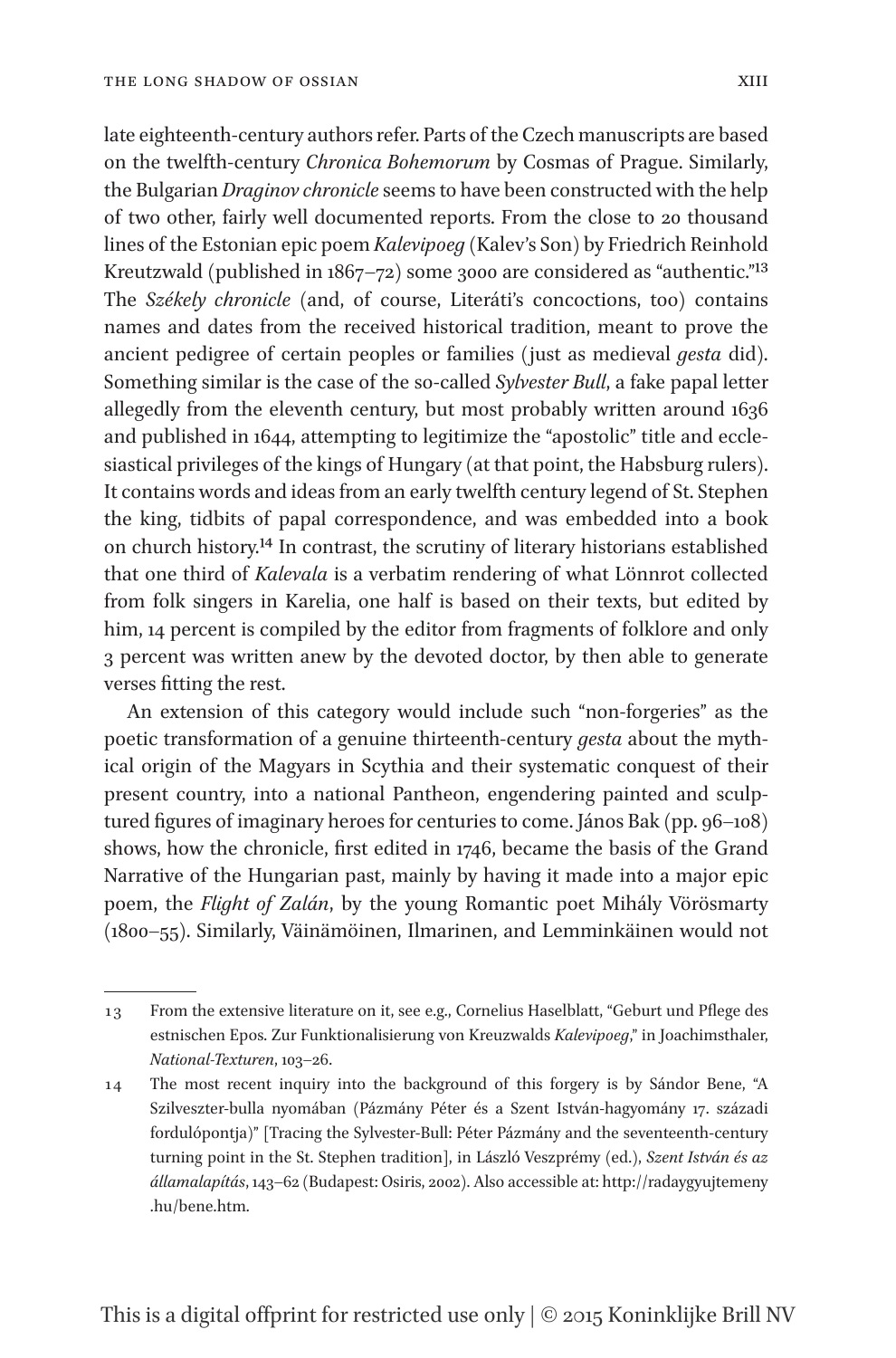have become the heroes of all the Finns, had Dr. Lönnrot not written them up into one beautiful epic poem.

Archaeological and art forgeries also fall on a spectrum from entirely new creations to imitations of authentic ancient artifacts to highly speculative restorations of genuine fragmentary objects. Forgers of antique vases took their figures and scenes from originals, frequently from more than one (thus betraying their forgers), sometimes even using antique pieces freshly painted or re-painted according to the taste of modern collectors. János György Szilágyi (pp. 173–223) examined—with extensive comparative material—six of them, presently in the Budapest Museum of Fine Arts, produced between the 1830s and the 1940s and mostly managed—at least for a while—to trick collectors and keepers of museum collections. This "trick" was attempted also for the rich "find" of gilt objects—swords, helmets, breastplate, and jewelry—allegedly from a Lombard grave that appeared in London in 1930 and referred to as the "Lombard Treasure" discussed here by Cristina La Rocca (pp. 224–66). It is possible that the iron cores of the fake objects in the treasure were indeed of Lombard origin. The inscriptions were copied from the few surviving originals, especially from the Agilulf plate (*Lamina di Agilulfo*) in the Museo Bergallo in Florence. In another way, most of the old gravestones in the Crimean Jewish cemetery are still in situ, only Avraham Firkowicz (1787–1874), whose forging career is outlined by Dan D.Y. Shapira (pp. 156–72), published their inscriptions which were altered so as to suggest that Karaite Jews arrived there centuries earlier than they did. Firkowicz produced also some archaeological finds of the "Mountain Jews" of the Caucasus and spurious historical texts copied into more or less authentic Biblical manuscripts, allegedly acquired in Derbend, Daghestan in support of the imagined past of this people.

Finally (though there may be even more categories), a monument may be "authentic" (more on that notion below), but it is being presented differently from the way it was "found": adjusted to taste, special purpose, moral or aesthetic demands and so on (just as the folklore texts mentioned above). This is the paradox of Skansen and all open-air ethnographic museums following its example, and of the splendid collection of medieval art in the Cloisters of New York. (Well, in fact this is true for all museums, but that is an issue by itself.)15 Johan Hegardt (pp. 287–306) explores the modes and motives of Artur Hazelius to "make time stand still" by collecting and removing to Stockholm site houses and artifacts from all around the country, and to present an image

<sup>15</sup> See for example Ernő Marosi, Gábor Klaniczay & Ottó Gecser (eds.), *The Nineteenth-Century Process of "Musealization" in Hungary and Europe*, Collegium Budapest Workshop Series 17 (Budapest: Collegium Budapest, 2006).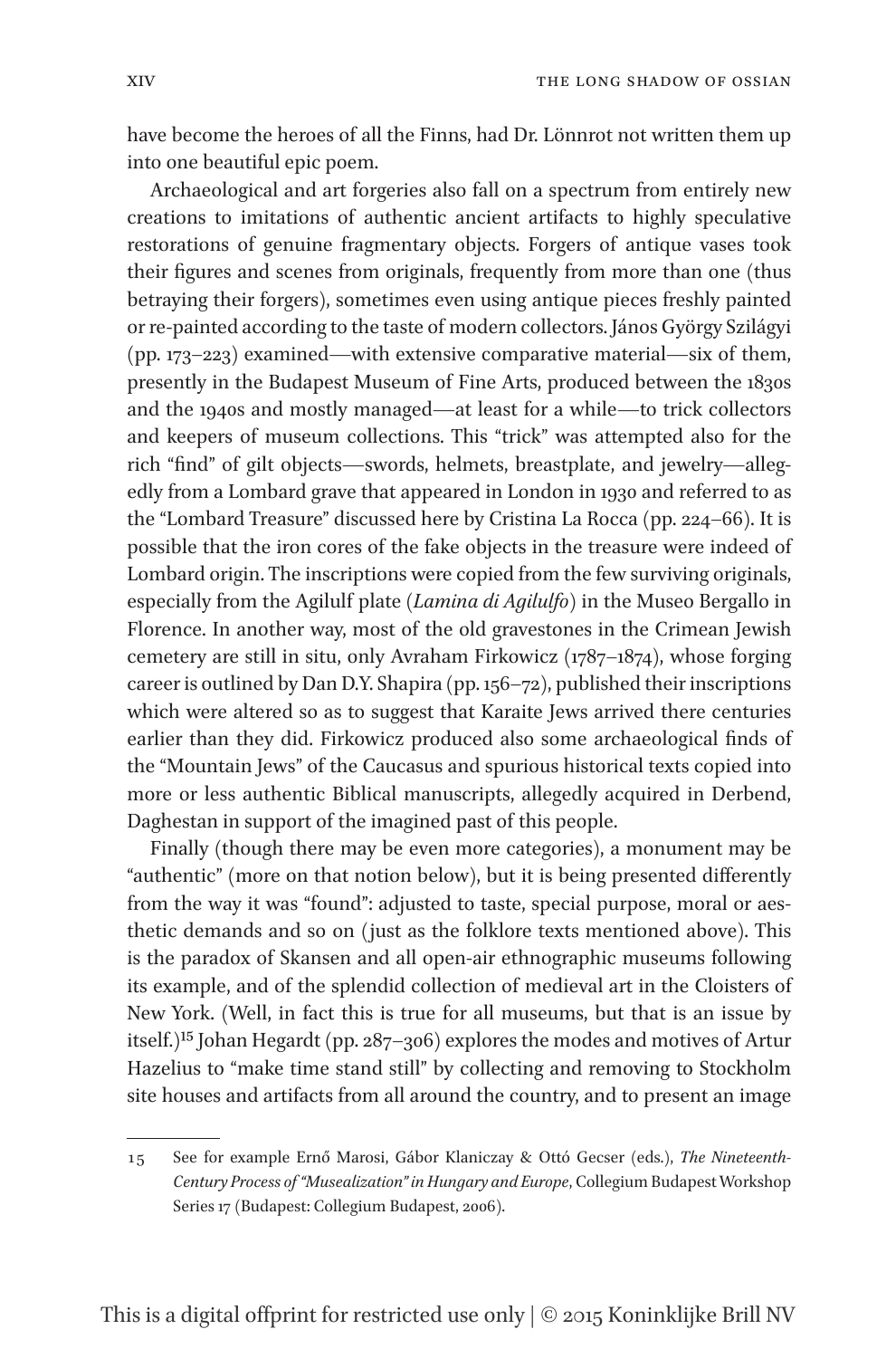of an allegedly "eternal Sweden." Sándor Radnóti (pp. 307–16) outlines the history of the Cloisters and explores the ideas concerning the preservation and presentation of art of the past in general and regarding Gothic architecture and art in the metropolitan surroundings of New York in particular. The trunk of a truly ancient oak tree, named Baublys by Dionizas Poška, was transported into his garden, given a mythical history, and transformed into something of a museum of Lithuanian national poetry. Giedrė Mickūnaitė (pp. 267–86) follows up the emergence of this idea, its reluctant acceptance at the outset, and its gradual elaboration into a shrine of sorts.

*The purpose* of producing and presenting something else than what the final product is purported to be was quite different from case-to-case. Our chapter headings hint at some of these. The studies grouped under "Searching for the voice of the nation" point to examples, in which the main aim was to find—or if not available, then produce—texts that could serve as the rallying points of emerging national consciousness. Those under the heading "Inventing the past" are more cynical projects presenting alleged historical texts and objects for the purposes of the present in order to prove some non-existent ancient rights or traditions. Our third group, "'Ancient' objects: Fakes and fantasies" discusses either outright fakes used for misleading the present or such projects that attempt to preserve a long lost time as if it were still alive.

In our examples, the most usual motive of forgery, straightforward financial gain, is relatively rare. Besides the masters of the fake antiques, only Dyjamentowski is known to have been a professional forger for pay of charters and genealogies. In the case of the "Lombard Treasure," it was the dealers, the Durlacher Brothers who expected thousands of pounds sterling for their "find." La Rocca documents with unedited records, how they tried to obtain a buyer for the fakes.16 Whether Samuel Literáti's fantastic forgeries were produced mainly for profit or mainly for dreaming up an alternative national past probably both—is not quite clear. Some of them may have simply not been recognized by the not very learned bookseller. Nor is the motive of the assumed author of the *Székely Chronicle* clear: to what extent was it meant to prove an ancient history for his Transylvanian fellows and to what extent was it compiled to justify property rights of his family. It is likely that the *Sylvester Bull*'s forger, or one of his accomplices, expected that the confirmation of his benefice would be guaranteed by his concoction. The carefully constructed text of the *Toparcha Gothicus* by Professor Hase may have on the one hand intended to enhance his, otherwise well established, professional reputation, but on

<sup>16</sup> See the Appendix to La Rocca's article, pp. 267–86, below.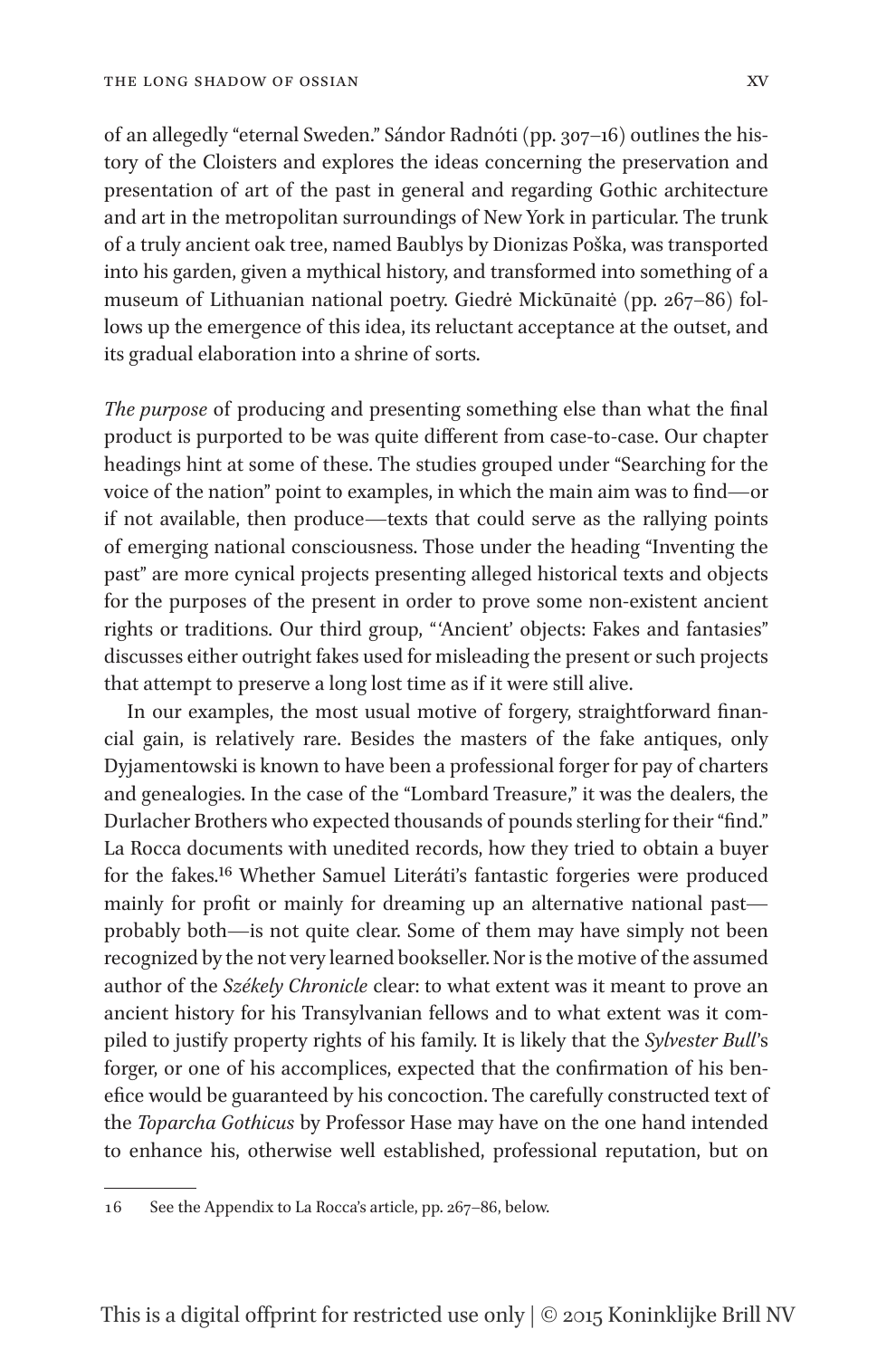the other, and above all, it was to gain tangible support from his friends at the Russian court. Some of that holds true for Václav Hanka, the "discoverer" of the "Old Czech" manuscripts as well. As a young Slavist he wished to improve his reputation and also enhance the prestige of Old Czech, but at the same time he was eager to please patriotic Czech patrons who could promote his career. In the Lombard case, Reginald Smith of the British Museum, who did not seem to have known that they were fakes, wanted to improve his professional standing by relentlessly promoting the impressive "Lombard gold find", disregarding the doubts of his German colleague. Foreign—mainly German—critiques of the Czech manuscripts and the *Kalevala* just gave a boost to their becoming pieces of "national pride"; this may have played a role in the English case as well. Baron de Lamothe Langon seems to be exceptional in this sense, as one cannot discern any interest behind his inserting a couple of fake testimonies in a source edition containing several hundred authentic documents, except for having fun in cheating his readers and the academic posterity. Quite a few of the "heroes" of the stories told below intended to serve some higher good, whatever that might have been. The glory of the nation or the specific rights or origin of a people or group (Czechs, Cumans, Karaites, Pomaks, Székely, Magyars, Finns, Rus' &c.) stand high on this list.

*Authenticity* again has many meanings and it is used differently in diverse disciplines (or discourses) and in various times. Basically, it should mean the exact opposite of forgery: an authentic item is what internal and external evidence proves that it is what it pretends to be, comes from the time that its proposed date suggests, and is made by the person or persons who are featured as its makers/authors, and records, presents or commemorates things that happened in reality. However, each of these criteria is problematic. Artifacts of the past (or faraway places) may not fit into the definitions of objects known to us here and now. We may not be able to identify what they were "meant to be." The dates are also tricky matters. Very often scholars with sophisticated methods cannot unequivocally decide about the "true" date of an object. Texts, for example, are rarely subject to "scientific" dating. Many a date based on style, language, or writing material has been debated for a century or more. "Authors" in the contemporary sense of unique persons (or groups thereof) creating an object that becomes their exclusive intellectual property is a very recent idea and is valid only in a limited part of the world. The vague notion of "collective" or anonymous authorship of things from folk art to monastic annals defies this demand of authenticity, to say nothing of the several frequent "authentic" variants of the same, both in folklore and in learned texts. Finally, most problematic is the reference to "reality," to past or remote "facts." This is not the place to discuss,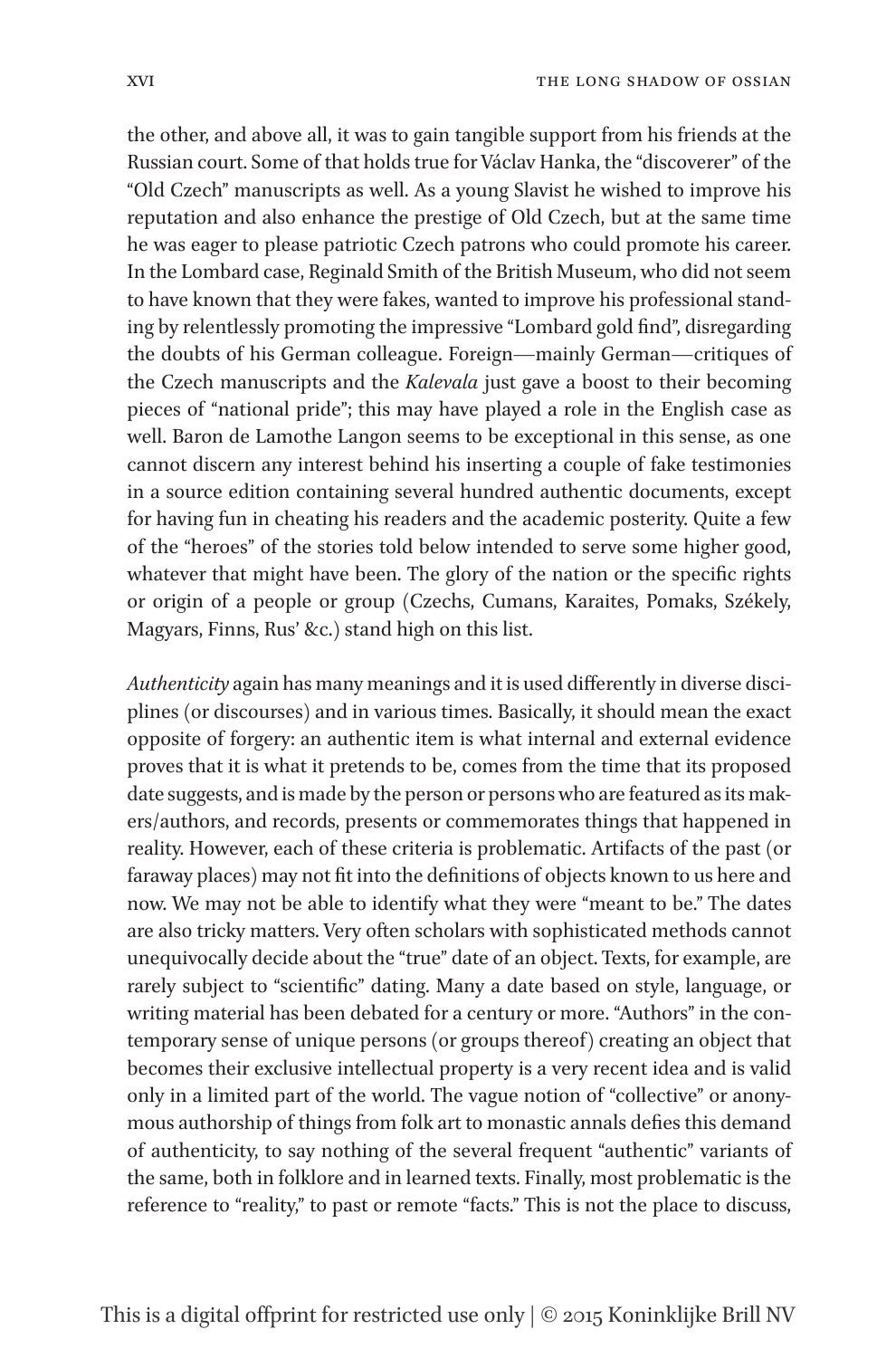how "real" or "true"—thus "authentic"—reports, for example, on miracles or visions are. The discussion of the problem of *memoria* and its relationship to what may have *eigentlich* transpired would also take us too far from our limited project.17 Moreover, the contents or the criteria of "authenticity" or "originality" changed in the course of time and so did the limits of tolerance for interference (restoration, stylizing, etc.) with a work of art or literature.<sup>18</sup>

In folklore, for example, the issue of authenticity is even more complicated. In the early nineteenth century Sándor Petőfi and others wrote poetic versions of folksongs, using motives supplied to them by family and friends. They were first received with reservation, but then became integral parts of national literary tradition. When they saw the success of their "folksongs" they asked themselves; why not write folktales, too. And so they did, thus preserving the earliest record of several motives and narrative structures. A couple of generations later, folklorists were able to collect variants based on them "from the mouth of the people" but never accepted the literate poets' version into the ethnographic canon as authentic.19 The debate around *Kalevala* ran along two lines: it was fought not only over the question, whether (or how much of) the 22,795 lines were collected from "folk singers' mouths," but also, whether it is to be the main basis of the study of Finnish (regional? national?) folklore. Purist folklorists tried, as late as the 1970s, to replace the "unauthentic" *Kalevala* with an "authentic" collection of folk poetry.

Then, there is the confusion of the notion of authenticity and veracity; that is, giving the last of the aforementioned criteria a decisive role. In other words, if the contents are in some way fitting to a postulated or believed "truth," then the other criteria are subordinated to this or dismissed altogether. Or the other way around. So, for example, it was never in doubt that the *Gesta Hungarorum* of the notary of King Béla was written in the Middle Ages (whether in the eleventh or early thirteenth century was debated), but it was dismissed as a fable by the learned Karl Schlözer, for it contains incorrect data on Rus' principalities of the ninth century.20 In contrast, Romanians of Transylvania based their political argument on the words of the anonymous notary serving their

<sup>17</sup> See for example Patrick J. Geary, *Phantoms of Remembrance. Memory and Oblivion at the End of the First Millennium* (Princeton, nj: Princeton University Press, 1994).

<sup>18</sup> More on this below in the essay by Sándor Radnóti at pp. 307–15; see also the study by Szilágyi, esp. pp. 218–21.

<sup>19</sup> See Judit Gulyás, *"Mert ha irunk népdalt, mért ne népmesét?" A népmese az 1840-es évek magyar irodalmában* ["Once we write folksongs, why not folktales?" Folktale in the Hungarian literature of the 1840s], (Budapest: Akadémiai Kiadó, 2010).

<sup>20</sup> See pp. 98–9, below in the study by János M. Bak.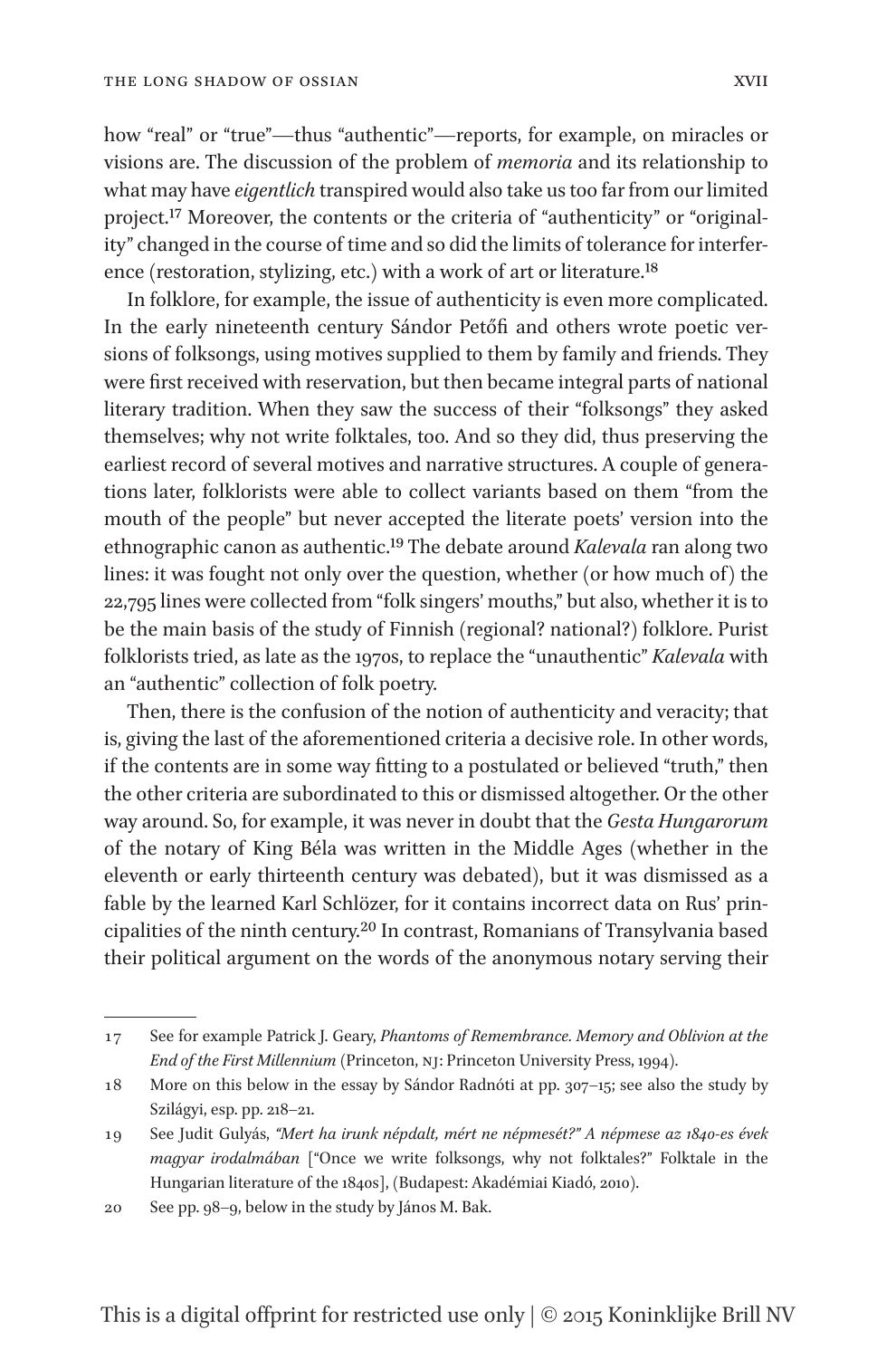interest in acquiring equal status with other nationalities in the principality. A variant of the connection between "truth" and "text" is when an artifact is intended to complete received tradition not properly documented before. The prime example would be the famous Constantinian Donation, based partly on the established belief in the truth of the legend of Pope Sylvester I and partly on the logic of the emperor's grant that "should have been" written down in its own time—and the gap had to be filled if not.21 The seventeenth-century forgery of the *Bull of Pope Sylvester* (this time of the second of that name) is a parallel to this: St. Stephen "deserved" all that the forged bull granted him, from having a cross carried before him to appointing the bishops without papal interference—even if no formal charter survived about this. This motivation was clearly present in the case of the flagship of modern forgeries and concoctions Ossian, or to the more honest attempt of Arany at a "naïve epic." As we have seen, this applies to a certain extent to *Kalevala* as well and even more to

its Estonian counterpart, the *Kalevipoeg*, and many of the aforementioned artifacts. The idea of "there had to be such a thing" gives the forged, manipulated, concocted or mystified text a kind of authenticity.

Nineteenth-century scholars and authors believed that careful scrutiny and scholarship would offer answers about authenticity. The literary historian Ferenc Toldy was proud of not having written about anything he did not personally inspect and find authentic, yet he was taken by the courteous reception in Prague and vouched gladly for Hanka's texts that they were what they were told to be. The issue of literary authenticity is discussed in depth by Péter Dávidházi (pp. 31–55) using this example. Several "experts in Germanic art" were impressed by the "Lombard Treasure" after their visit to London and, we may presume, the lavish reception given to them by the art dealers. Some of Literáti's ancient Hungarian texts were hailed as great discoveries by respectable scholars. The other way around, Arany, studying carefully the work of Ipolyi for his planned epic on the mythical figure of Csaba, combined poetic license with "scientific" data to authenticate his poetic fantasy. Lönnrot started out collecting folk epics after having read Kristfrid Ganander's *Mythologia Fennica* and learning about Friedrich August Wolf's theories on the Homeric epics assuming that they were originally heroic songs and only later came to be written poems. In a vaguely similar way, when, in 1894, a heroic panorama of the "Entry of the Hungarians" was to be painted, the novelist Mór Jókai "divined" the imagery in poetic liberty, but the painters went to the museums in St. Petersburg to

<sup>21</sup> This issue regarding medieval forgeries, but not irrelevant to the modern ones either, is elegantly summarized by Horst Fuhrmann "Von der Wahrheit der Fälscher," in Fälschungen im Mittelalter, vol. 1, 83-100 (Hanover: Hahn 1988), MGH Schriften 33.1.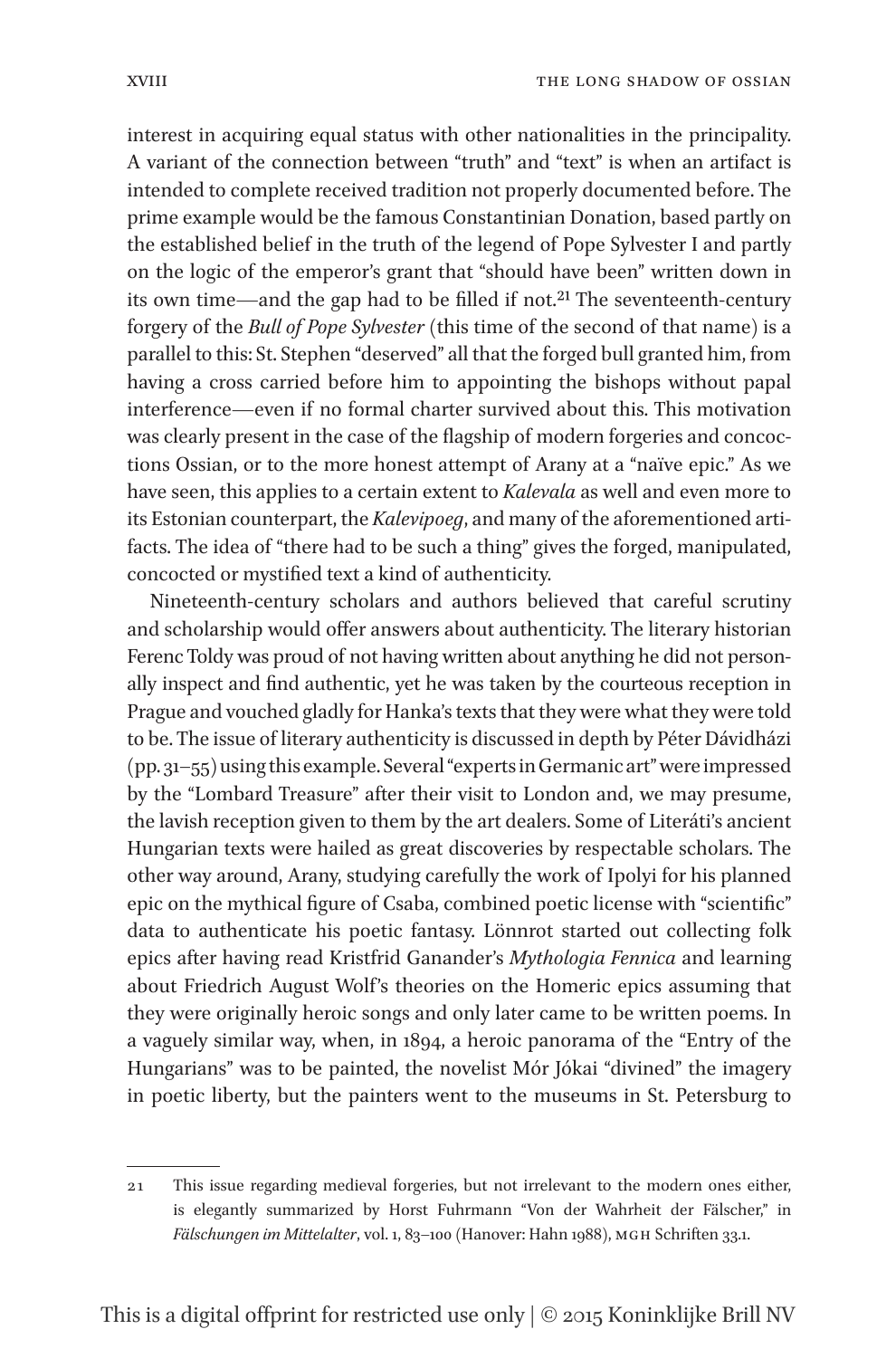study the actual dress and armor of steppe people in order to "authenticate" the details of an event thousands of years before.<sup>22</sup>

In the case of forged antiques the relationship between forgers and "authenticating" scholars is even more difficult. It can be shown that forgers followed carefully the results of excavations and scholarly debates and adjusted their handiworks to the most recent findings, thus satisfying the market which, in turn, was influenced by both scholarship and other motives of change in taste and fashion. That is what Szilágyi meant by giving the title to his study: "Wisest is Time."

*Medievalism*, to which almost all of the studies in this volume belong and what has been the central theme of the project in which they were produced—is by now accepted shorthand for all those ideas and manifestations that in one way or another attempted to conjure up the pre-modern world of Europe, from romantic writings through the use of medieval elements in architecture to references to the Middle Ages supporting modern notions, such as nationalism.<sup>23</sup> In a wider sense, it also includes the use of medieval motifs in film, commerce, computer games and such. Here, we treat medievalism essentially in its literary and monumental aspects: texts and objects that were or are believed to originate in the centuries of European culture between the Fall of Rome and "modernity." In most of the cases, medieval matters, surrounded by the aura of a heroic past, are being summoned to serve very modern and contemporary concerns. But there was also another side of medievalism: Gothic romance, taking delight in or having fun with "medieval" horrors and obscenities, the world of Dracula, ghosts, torture chambers—a path followed by Baron de Lamothe-Langon, and some other contemporaries, such as Polidori, Byron, and Mary Shelley.

As discussed above, the variations of "medievalist" and pseudo-antique forgeries, falsifications, manipulations of texts or objects, confabulation, mystifications, products of poetic imagination, and so on are spread over a very wide palette. Some are outright bizarre, some highly puzzling, some aesthetically enjoyable, and some almost ridiculous. Nonetheless, their place in national memory may still be an issue of controversy.

<sup>22</sup> See János M. Bak and Anna Bak-Gara, "The Ideology of a 'Millennial Constitution' of Hungary," *East European Quarterly* 15 (1981), 307–26. Now in János M. Bak, *Studying Rulers and their Suibjects*. ch. xvii (Aldershot: Ashgate, 2010).

<sup>23</sup> For a definition, see Richard Utz: "Medievalism," in Robert Bjork (ed.), *Oxford Dictionary of the Middle Ages*, vol. iii, 1118–9 (Oxford: Oxford University Press, 2010). See also Umberto Eco, "Dreaming the Middle Ages," in *Travels in Hyperreality*, transl. by W. Weaver (New York: Harcourt Brace, 1986), 61–72.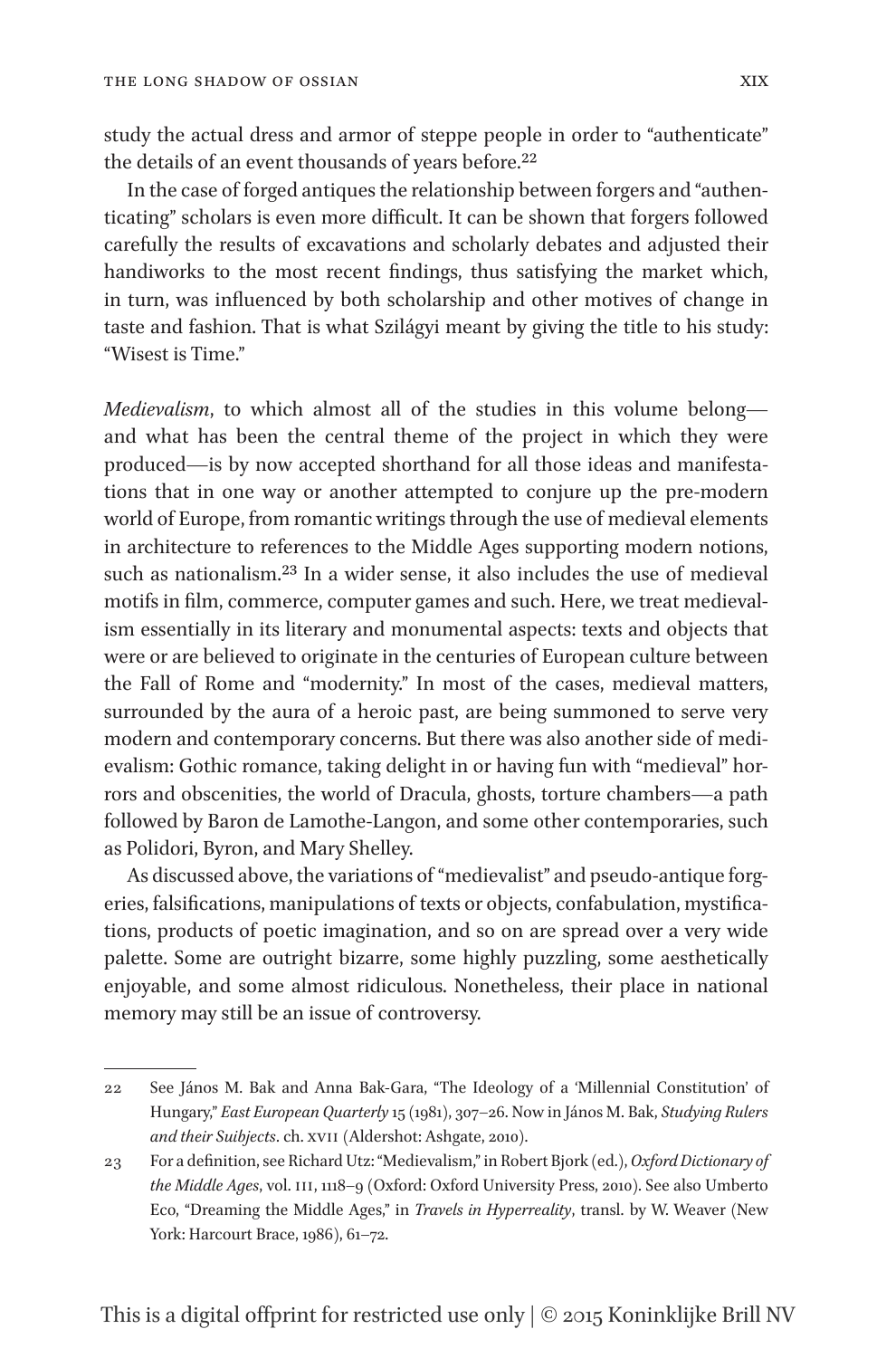The examples in this volume are taken from the late eighteenth to the early twentieth century mainly from Northern, Central and Eastern Europe. The cultural movements of post-Napoleonic Europe, in Germany, France and elsewhere that are in the background of most of what is discussed below, are outlined in the Introduction of the first volume of this project.<sup>24</sup> In a wider sense, the recovery or establishment of national identity in the emerging independent states of Central Europe and the Baltic as well as the secularizing and reform-minded movements of the Jewish Enlightenment (*haskalah*) belong also to this intellectual background.

*Competition among the peoples* of Europe, also discussed in the first volume, was an important motive for the construction of an imaginary past: who has a more ancient history or culture. Macpherson's concern was to present a poetic corpus of the Scots, older and of greater aesthetic value than that of others (English, French, etc.). Ossian's verses and *Kalevala* were to match Homer and Virgil. Hanka's manuscripts were to prove literary qualities of Old Slavic in Czech lands, at least as "good" as German medieval epic poetry. The chalice of the invented leader Rabanban of the Székely (allegedly still in existence, even if "altered," so the *Chronicle of Csík*) was brought to them by a Scythian sage from ancient Greece. Samuel Literáti's runic texts and strange inscriptions were to present proof for an ancient Magyar past, and the *Veda Slovena* was to be even more ancient than the *Iliad*. The positive opinion of the alleged ninthcentury Greek *strategos* about the "Barbarians," who were taken to be old Rus' in Hase's forged text, were to compliment the character of the ancestors of the Russians. The gold objects "from the Lombard royal grave" were to prove the superior artistic culture of Germanic ancestors. The "thousand years old" oak trunk Baublys bears the name of an alleged pagan god of the Lithuanians or even of their assumed ancestors, the Heruls, thus pointing to an ancient past, older than the Romans. A variant of this competition may be seen in the attempt at preserving the glorious or idyllic past in Skansen or by transplanting the beauties of the Middle Ages into the world of skyscrapers in New York.

Competition did not rule out mutual influence and imitation. The collections or mythical constructions in the Baltic lands all depended on *Kalevala*, and János Arany studied not only Hungarian mythology and folklore, but also Germanic ones and, above all, Firdowsi's *Shah-name* as a model for his planned national epic. The *Slavic-Sarmatian Chronicle* and the *Veda Slovena* had roots in contemporary learned writings from Friedrich Schlegel to Slavic philologists.25

<sup>24</sup> Geary and Klaniczay (eds.), *Manufacturing Middle Ages*, 1–12.

<sup>25</sup> See below in the study by Pavlína Rychterová, pp. 7, 11.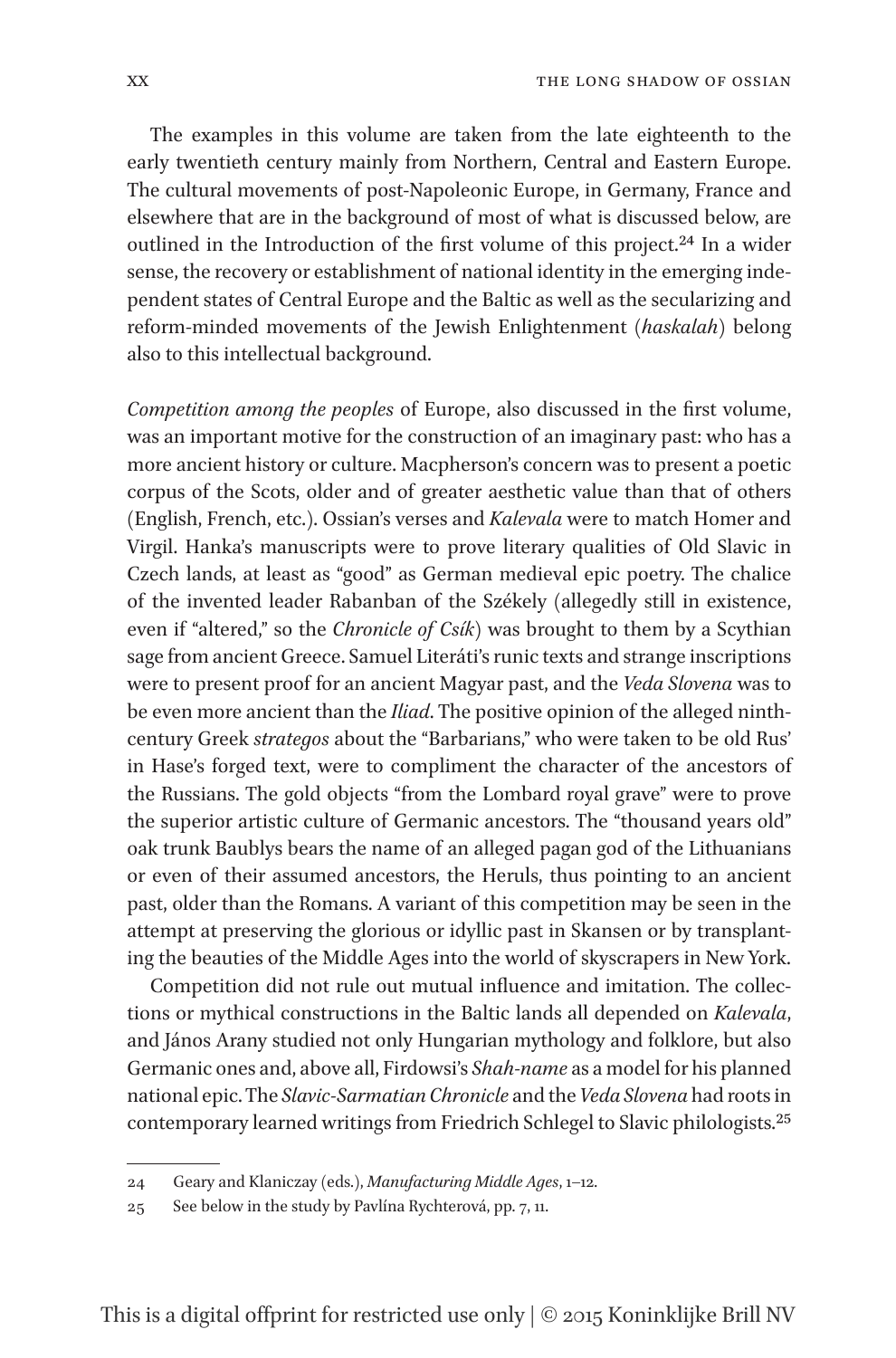Wolf's *Prolegomena ad Homerum* in the background of *Kalevala* was already mentioned. Poška's oak-tree house had its predecessor in Goethe's *Borkenhaus* in the Weimar garden and was seen as a reduced sibling of the Temple of Sybil, a Neo-Classicist rotunda established in 1801 by Princess Izabela Czartoryska. A really amusing example of "borrowing" is suggested by Igor Medvedev: he proposes that Hase translated words and motives for his "discovered" Byzantine text from his friend Voltaire's *Candide* and *L'Ingénu*. Surely it was the best imaginable of all models, to paraphrase Candide's words to Pangloss. The manifold borrowings and imitations in the various forgeries or mystifications would need a more detailed study than could be done in the framework of this project.

*Supply and demand*, customers and sponsors were crucial for the production of various kinds of fakes and mystifications. Besides the general culturalpolitical climate, the forgeries were often engendered by actual needs. The *Second Cuman Law* emerged when the population, identified as Cumans, was fighting for its privileges in court and the Csík Székely phantasm may have been produced for a property dispute of the Sándor family. The Cuman's forgery was in a way successful. Even if not based on the fake law, their autonomy and free status was restored because it suited the interest of the count palatine. The *Sylvester Bull* was triggered by the desire to ground royal prerogative to appoint and transfer bishops in the face of papal opposition in a very concrete dispute between Vienna and Rome. It failed politically, because, ironically, it came to be published only some years after its invention when conditions had changed. These needs—the "market" for the forgeries—had their own history. Szilágyi shows that changes in modern art and contemporary politics were closely reflected in the choice of forgers which was adjusted according to the taste of their clientele.26 The first exhibition of the "Lombard Treasure" in 1930 triggered an interest in the Dark Ages to which the forgers and their sponsors reacted swiftly by producing more and more impressive objects and advertising the find as the burial of one of the best known Lombard rulers: King Agilulf and his Catholic queen Theodelinda. It is very interesting how the fate of this forgery (and of authentic Lombard finds) reflected the divergent attitudes to the "German past" in Hitler's Reich and Mussolini's Italy.27

Another important element in the emergence of the different inventions was the aristocratic (or other elite) sponsorship of learning and of the establishment of a national antiquity. Dyjamentowski and Literáti lived on the

<sup>26</sup> See the study by János György Szilágyi, below at pp. 173–223 passim.

<sup>27</sup> See below in the study by Cristina La Rocca, pp. 224–66.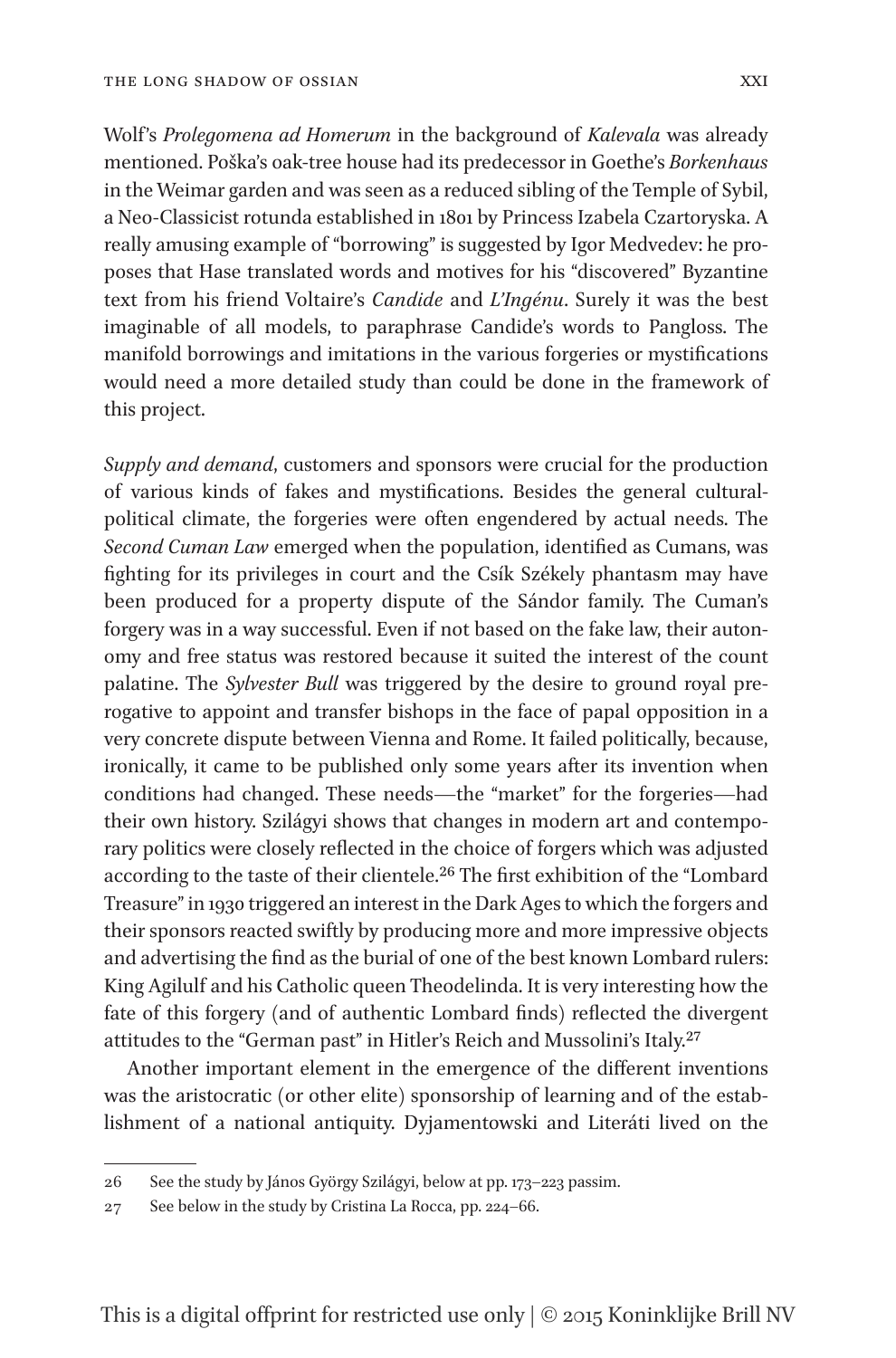price of their artifacts bought by noble buyers and the manufacturers of fake antiques on the money of an even wider public of collectors. But Literáti would not have been successful had the rich collector Miklós Jankovich not been his first customer and lifelong sponsor. The original—not very sophisticated— "Lombard" forgers in Italy (?) needed the well-established London-New York art dealers, and the Durlachers' sponsorship to put their "treasure" on the market. Firkowicz was supported by Crimean Karaite tycoon, Simhah Babowicz, and Professor Hase wished to please (and milk) the Imperial Chancellor Count Nikolai P. Rumiantsev and his other friends in the Russian capital by presenting a "previously unknown" Byzantine text. Haselius's project for the Skansen was made possible through a land grant by the king of Sweden and was then underwritten by nobles and wealthy burghers. The Cloisters was built with the support of John D. Rockefeller, Václav Hanka and his teacher Dobrovský were valued guests in the palaces of Czech aristocrats and supporters of several projects of "national awakening."28 This patronage even helped to overcome critical doubts regarding spurious texts when Dobrovský refrained from denouncing the Königinhof ms because it contained a poem praising an ancestor of Count Sternberg, one of his main sponsors.

*The fate of the forgeries*, "mystifications," and poetic fantasies was quite varied, too. Dyjamentowski's chronicle was denounced right away and never obtained wide acceptance in Poland, though Pavol Jozef Šafárik, the great Slovak slavist, was an admirer of *Prokosz* and the Indian-Slavic connection (also present in the *Veda Slovena*).29 Literáti's pieces soon encountered skepticism and even though the National Library bought his pieces (posthumously), librarian Gábor Mezey finally realized that most (or all?) of them were fakes. Hanka's manuscripts became the supporting pillars of Czech national consciousness and despite critical voices caused the re-writing of the early history of Bohemia, even by a man as learned as František Palacký. It took a few generations, the change of the political climate, and the emergence of new kinds of scholarship before a young sociologist by the name of T.G. Masaryk, supported by Slavist colleagues, was able to put the last nail in the coffin of the forgeries. They had served their purpose in the foundation of Czech national selfidentity, but by the end of the century, a new kind of national consciousness,

<sup>28</sup> On this see e.g., Miroslav Hroch, *Social Preconditions of National Revival in Europe: A comparative analysis of the social composition of patriotic groups among the smaller European nation*, transl. by Ben Fowkes (New York: Columbia up, 2000).

<sup>29</sup> Mentioned by Jan Jakubec, *Dějiny literatury české* [History of Czech literature], (Prague: Laichter, 1929).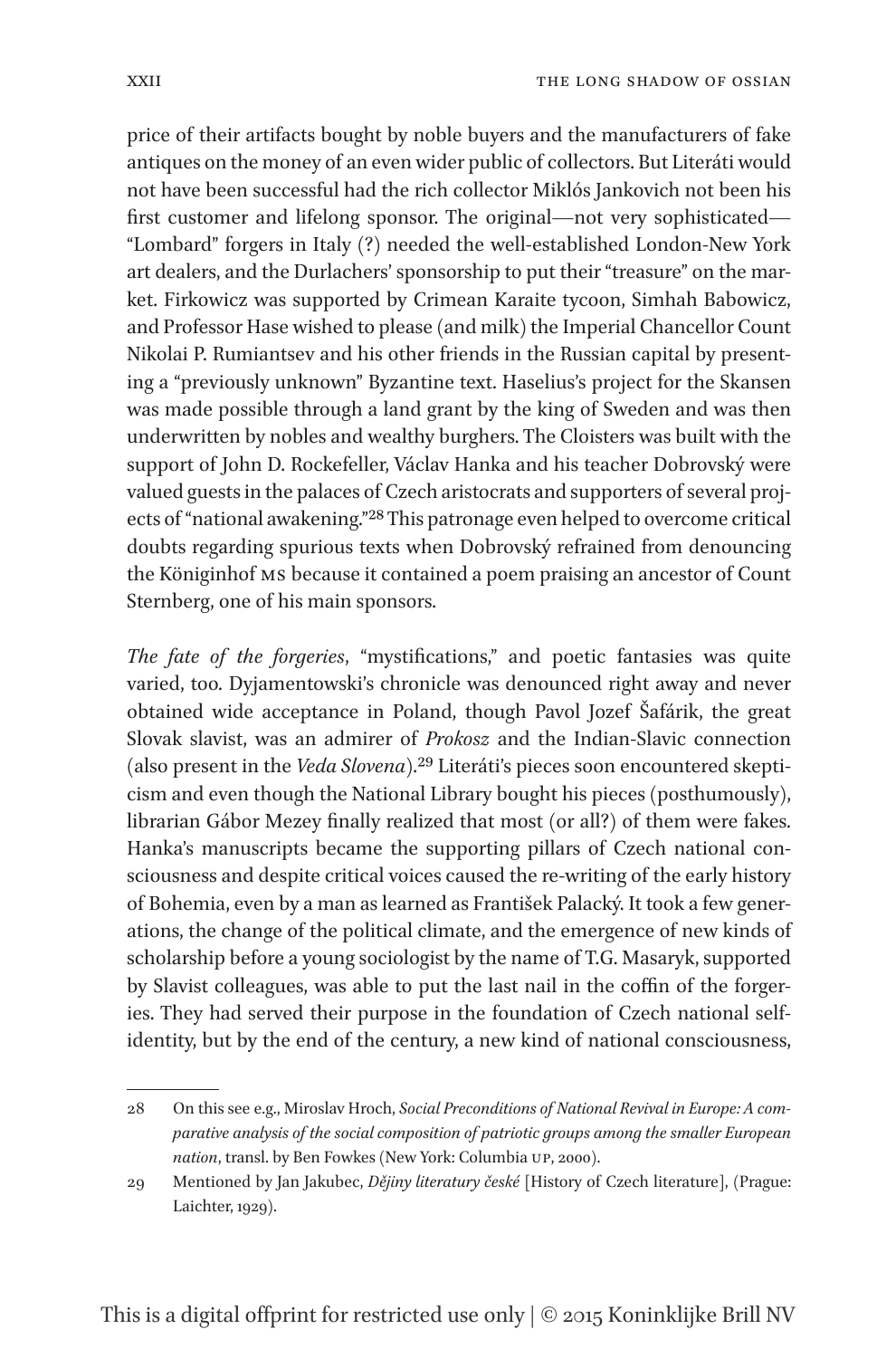supported by new social classes had no need for them anymore. The *Sylvester Bull*—though its authenticity was questioned by some right away—was finally shown to be a rather crude forgery only a century and a half later.<sup>30</sup> The Lombard gold—although right away identified as a *plumpe Fälschung*31—was unequivocally proven fake only in 1942, and finally neither the British Museum nor the Metropolitan of New York wished to purchase it even when the price was cut to its quarter. (Its later fate is yet unknown.)

Baron de Lamothe-Langon's fictitious witches' Sabbaths have misled historians for about 150 years, getting wrong the chronology and the reasons for the emergence of the mythology of the diabolic witches' Sabbath, until Norman Cohn and Richard Kieckhefer, independently from each other, unmasked the forgery in 1975 and 1976.32 This discovery, incidentally, forced the entire field to rethink the whole issue of the witches' Sabbath, and led to a number of important new monographs and debates around this issue.<sup>33</sup> Professor Hase's text had a similar survival rate. It was only in 1971 that the Ukrainian-American scholar Ihor Ševčenko unequivocally unmasked it—and other fakes by Hase as forgeries.

On the other hand, *Kalevala* came to be the cornerstone of Finnish national identity and the date of Lönnrot's Preface to the first edition, 28 February (1835) is now a national holiday. A rock-opera based on Pumpurs's *Lāčplēsis*, premiered in 1988, played a role in the emerging oppositional culture during the last years of the Soviet domination of Latvia.34 Folktales—partly collected and in a good part written by scholars and poets—are to our very days part of the basic literary canon, even though, by now, mainly for children and

<sup>30</sup> János Karácsonyi, *Szent István király oklevelei és a Szilveszter-bulla: Diplomatikai tanulmány* [The charters of King St. Stephen and the Sylvester Bull: A Study in Diplomatics] (Budapest: MTA 1891), 178-216.

<sup>31</sup> See below in the study by Cristina La Rocca, p. 346.

<sup>32</sup> Norman Cohn, *Europe's Inner Demons. An Enquiry inspired by the Great Witch-Hunt* (New York: Basic Books, 1975), 126–46; Richard Kieckhefer, *European Witch Trials: Their Foundations in Popular and Learned Culture, 1300–1500* (Berkeley and Los Angeles: University of California Press, 1976).

<sup>33</sup> Carlo Ginzburg, *Ecstasies. Deciphering the Witches' Sabbath* (New York: Penguin, 1991); Nicole Jacques-Chaquin & Maxime Préaud (eds.), *Le sabbat des sorciers xve–xviiie siècles* (Grenoble: Jérôme Millon, 1993); *L'imaginaire du sabbat. Édition critique des textes les plus anciens (1430 c.–1440 c.)*, réunis par Martine Ostorero, Agostino Paravicini Bagliani, Kathrin Utz Tremp, en collaboration avec Catherine Chène. Cahiers Lausannois d'histoire médiévale, 26 (Lausanne, 1999).

<sup>34</sup> See Guntis Smidchens, "National Heroic Narratives in the Baltics as a Source for Nonviolent Political Action," *Slavic Review* 66 (2007), 484–508.